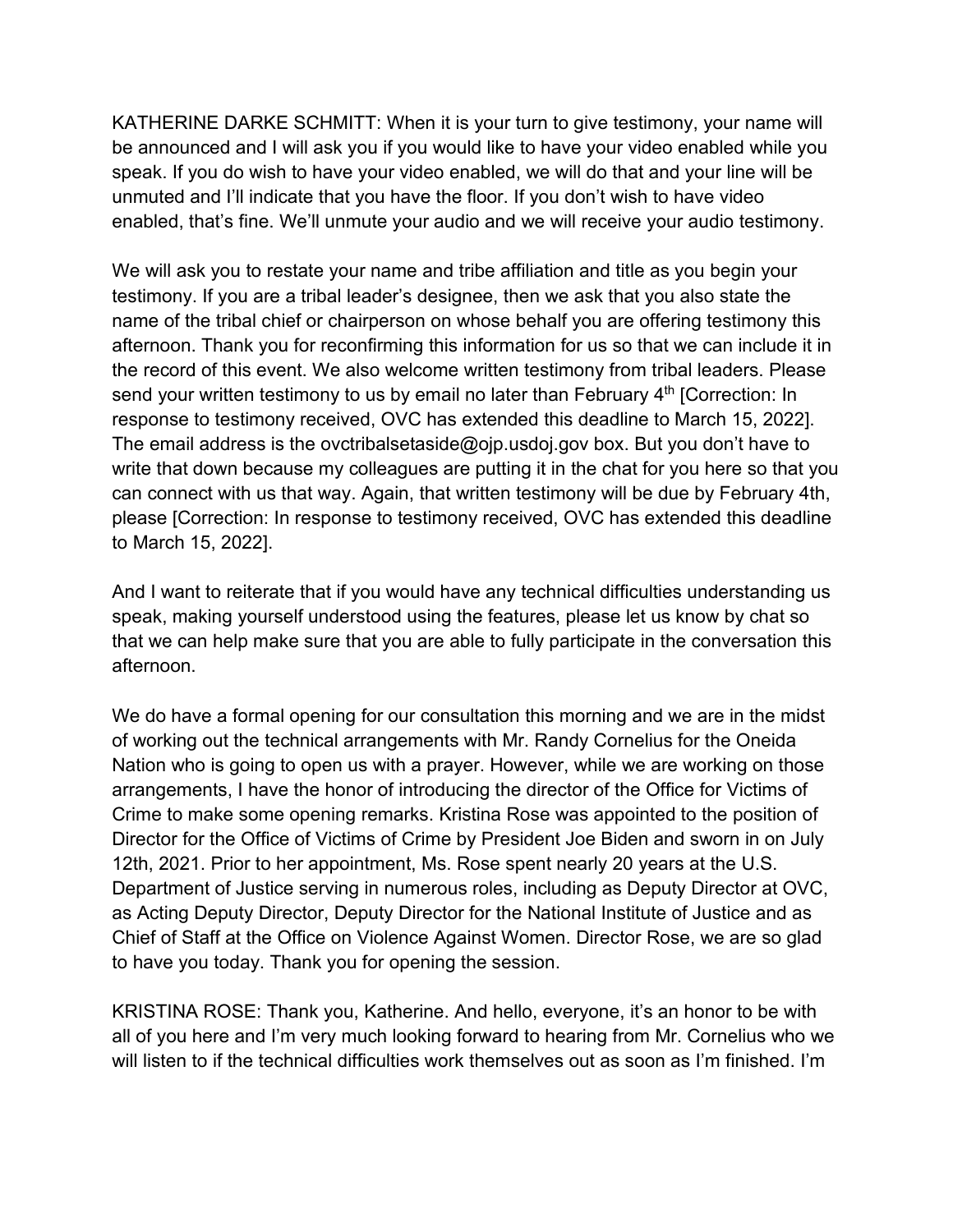going to briefly recap my remarks from yesterday for those tribal leaders who are participating today but were not here yesterday.

As the Director of OVC, it truly is an honor to be with you today in this government-togovernment setting, to talk about the future of the tribe—excuse me, the Tribal Victim Services Set-Aside from the Crime Victims Fund, or as we'd like to refer to it as the Set-Aside Program. President Biden has instructed the federal government to conduct our relationships with tribes with the intention of building a new era in nation-to-nation engagement. This administration's work is rooted in the president's respect for the unique nation-to-nation relationship, commitment to the country's trust and treaty responsibilities, and the desire to strengthen tribal sovereignty and advanced tribal selfdetermination.

Kimberly Woodard on my staff prepared an excellent framing paper and an FY21 Set-Aside Program report in preparation for this consultation. In case you haven't seen those documents, or if you want to refer to them again, the locations will be put into the chat to the right of the screen in just a few moments. These two documents are thorough resources, so I will only briefly cover the history of the Set-Aside Programs to set the stage for our consultation today.

The Office for Victims of Crime has learned a lot throughout our engagement with the tribes, through consultations and listening sessions, and we have been diligent about acting on what we've heard. In FY20, for example, OVC implemented several improvements based on feedback from tribal leaders including establishing a tribal division, which is now led by Katherine Darke Schmitt, with staff dedicated to administering the Tribal Victim Services Set-Aside Formula Grant Program and other tribal grant programs, implementing a formula for dispersing tribal set-aside funds. This was done in response to past tribal consultations, federal advisory committee meetings, listening sessions where tribal leaders expressed a strong preference for doing it this way. To ensure that tribal set-aside funding was distributed using a formula rather than a competitive program.

And lastly offering Tribal Victim Services Set-Aside program applicants the flexibility to be able to choose an award period between 12 and 60 months, an option that is unique among OVC's discretionary programs. It was designed to address tribal leaders' concerns that a 36-month period did not adequately meet the needs of the communities. So I'm going to start at the place where—I'm talking about in FY21, the set-aside was authorized at three percent of the Crime Victims Fund for a total of \$132,000— \$132,050,000 [Correction: \$100,750,000]. We don't have a budget yet for Fiscal Year '22 but we do anticipate that the amount set aside for this program will probably be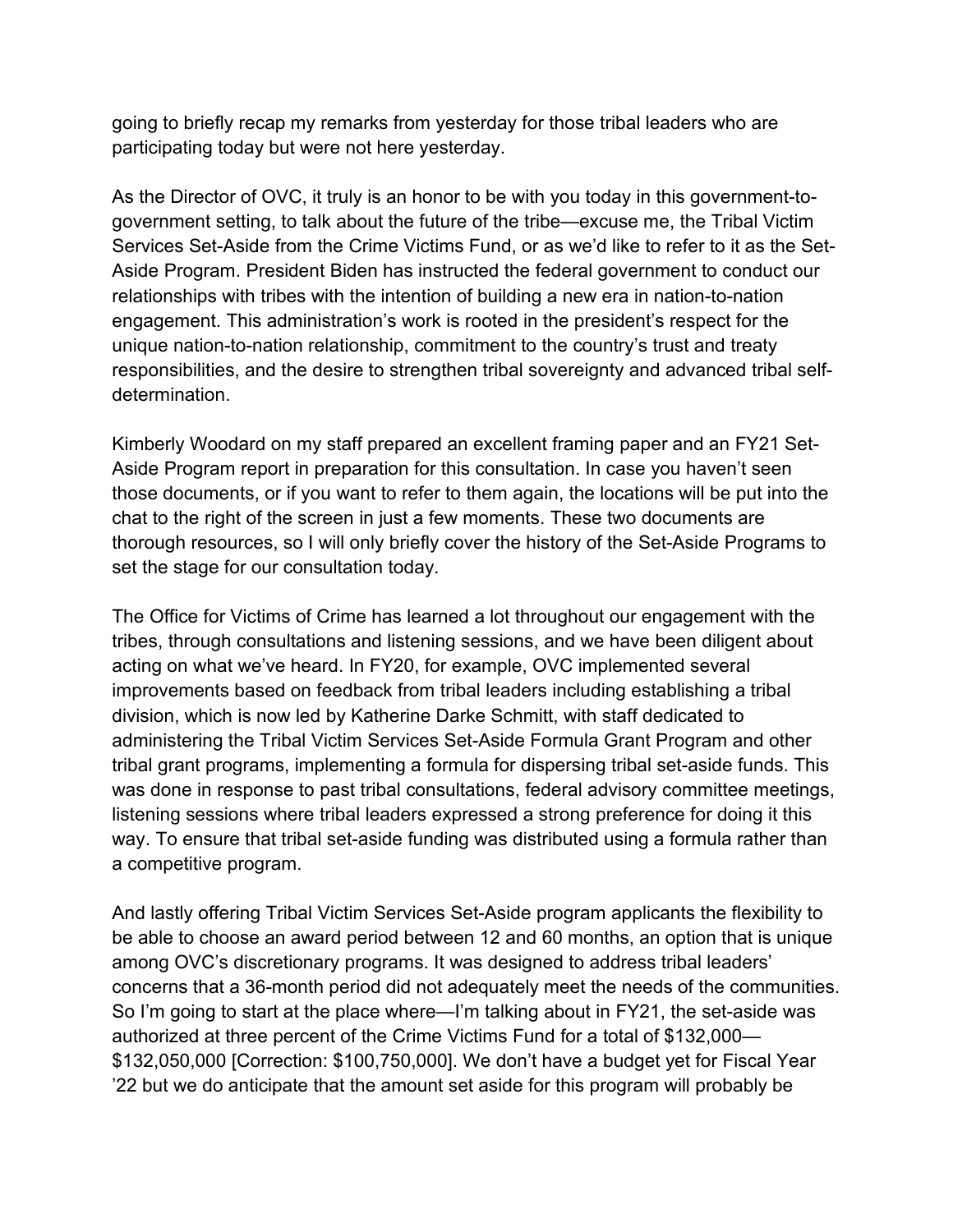similar to the 2021 total. And under this noncompetitive formula program, federallyrecognized Indian tribes, their authorized designees and tribal consortia consisting of two or more federally-recognized Indian tribes were eligible to apply for Tribal Set-Aside funding. We made 133 [Correction: 143] Tribal Set-Aside formula awards totaling \$112,600,000 [Correction: \$90,694,003]. That total represents every dollar that every eligible tribe or tribal designee or consortium requested from us. These funds will provide critical victim services to more than 200 tribes. It's important to note that the Tribal Set-Aside is not a statutory program. A statutory formula program, I should say. Meaning, Congress didn't create a formula program when it authorized the Tribal Set-Aside funds. Therefore, while OVC chose to administer the funds noncompetitively using a formula, we're still required to adhere to the federal statutes governing discretionary grant-making.

Notably, 200 CFR Part 2. This part of the code outlines how federal agencies must administer discretionary grant programs including the oversight of budgets, collecting certifications by grantees regarding lobbying and other issues. As we seek ways to streamline the oversight and the administration of set-aside grants, we are still bound by these federal statutes. For FY22, we were—we proposed retaining many of the features of the FY21 set-aside formula program, including the noncompetitive distribution of setaside funds based on a population-driven formula. Number two, a two-phased process that allows us to calculate grant awards based on the number of tribes that plan to apply. Three, a self-determined project period of 12 to 16 months. Four, a selfcertification of tribal population numbers based on the population the tribe intends to serve under the Tribal Set-Aside program. And number five, offering applicants the option to complete a program checklist on their own or participating in an interview with OVW Tribal Division staff in lieu of submitting a traditional 25-page program narrative. Finally, and most importantly, we want to be sure that everyone understands that all federally-recognized tribes are eligible to apply for FY22 Set-Aside formula funds regardless of when you last received set-aside funds and regardless of the project periods or any remaining balances that you may have.

So here's how the FY22 set-aside program is going to work. In phase 1, tribes that intend to participate in the set-aside program will submit population certifications. The population certification form is already available to you on our website and it can be completed online and submitted to us by email. This certification must be submitted by February 15th and I'm very happy to announce that we have already received some of those based on our consultation yesterday. Once we proceed to the population certification in hand and we have a budget from Congress, we will run the formula to allocate the available FY22 Set aside funds to the participating tribes. We don't know how much the set-aside will be this year, just as a reminder because we don't yet have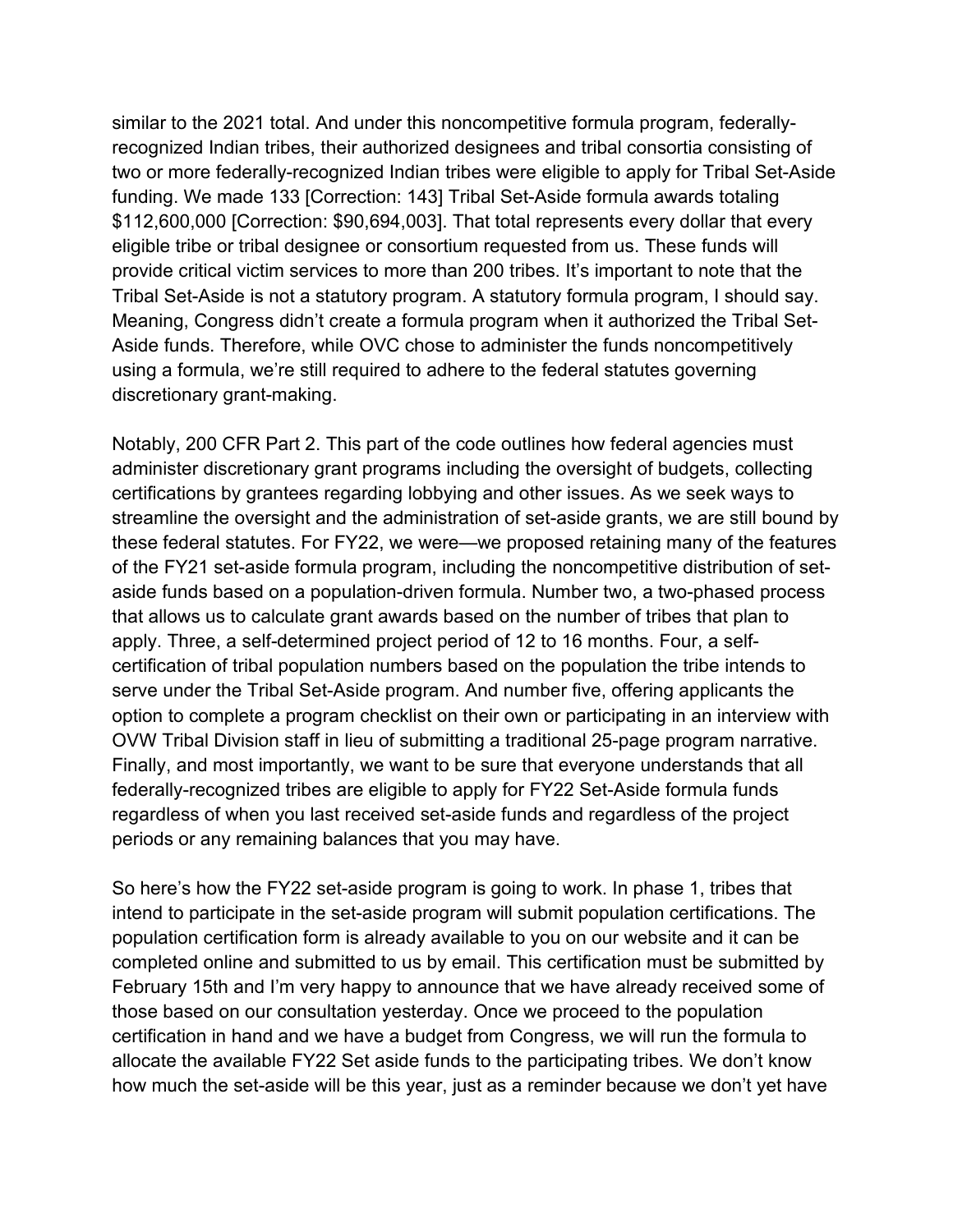a passed budget from Congress. OVC staff will notify tribes of their allocations and then the phase two process will begin.

In phase two of the process, tribes order designees submit application into OJP's JustGrants Program. Our staff processes the application and awards will be made in FY22, in the fall. We look forward to receiving your testimony today about the two issues that have been identified in the framing paper for this consultation. Your experiences with applying for the Tribal Set-Aside Program in FY21 and your recommendations about whether OVC should expand the scope of the set-aside program to permit grantees to construct facilities to provide victim services in future fiscal years.

As always, we welcome your comment and your recommendation on any other topics related to OVC's Tribal Programming, whether it's the needs of your communities or any other issues related to Crime Victimization in Indian Country that you believe should be addressed by the Department of Justice. Katherine, I will now turn it back over to you, to queue up our testimony from our tribal leaders and tribal leader designees. Thank you.

KATHERINE DARKE SCHMITT: Thank you very much, Director Rose. And I am honored now to be able to introduce Mr. Randy Cornelius, who will open our session today. Dr. Cornelius is an Oneida Nation Tribal Leader and Faithkeeper for the Bear Clan located in Oneida, Wisconsin. We are honored that Mr. Cornelius will be presenting the opening prayer today to open the consultation. He has been working with the Oneida Nation for 34 years and has more than 37 years of independent and academic study of the Oneida language, culture, and history. For the past 25 years he's been with the Oneida Cultural Heritage Department and he spent 10 years as an Oneida Language and Cultural Educator with the Oneida Language Revitalization Program. He is also currently the Oneida Language and Cultural Archivist and he spent his career collecting stories of the people of the Long House including the Oneida. He has a strong background in the interpretation of the Oneida language, linguistic terminology, and contemporary history of the Oneida Nation. He graduated from the University of Wisconsin, Green Bay with a Major in Psychology and double minors in Human Development and Native American Studies. Mr. Cornelius credits his success in life to his wife of 40 years, their son, and five grandchildren. Mr. Cornelius, please begin when you're ready.

RANDY CORNELIUS: [SPEAKING IN NATIVE LANGUAGE] So, what we commonly call the Haudenosaunee or they call them the Six Nations or the Iroquois is that the custom that we have is whenever we come together as people is that someone is asked to speak on everybody's behalf, to acknowledge everything in creation. And this is a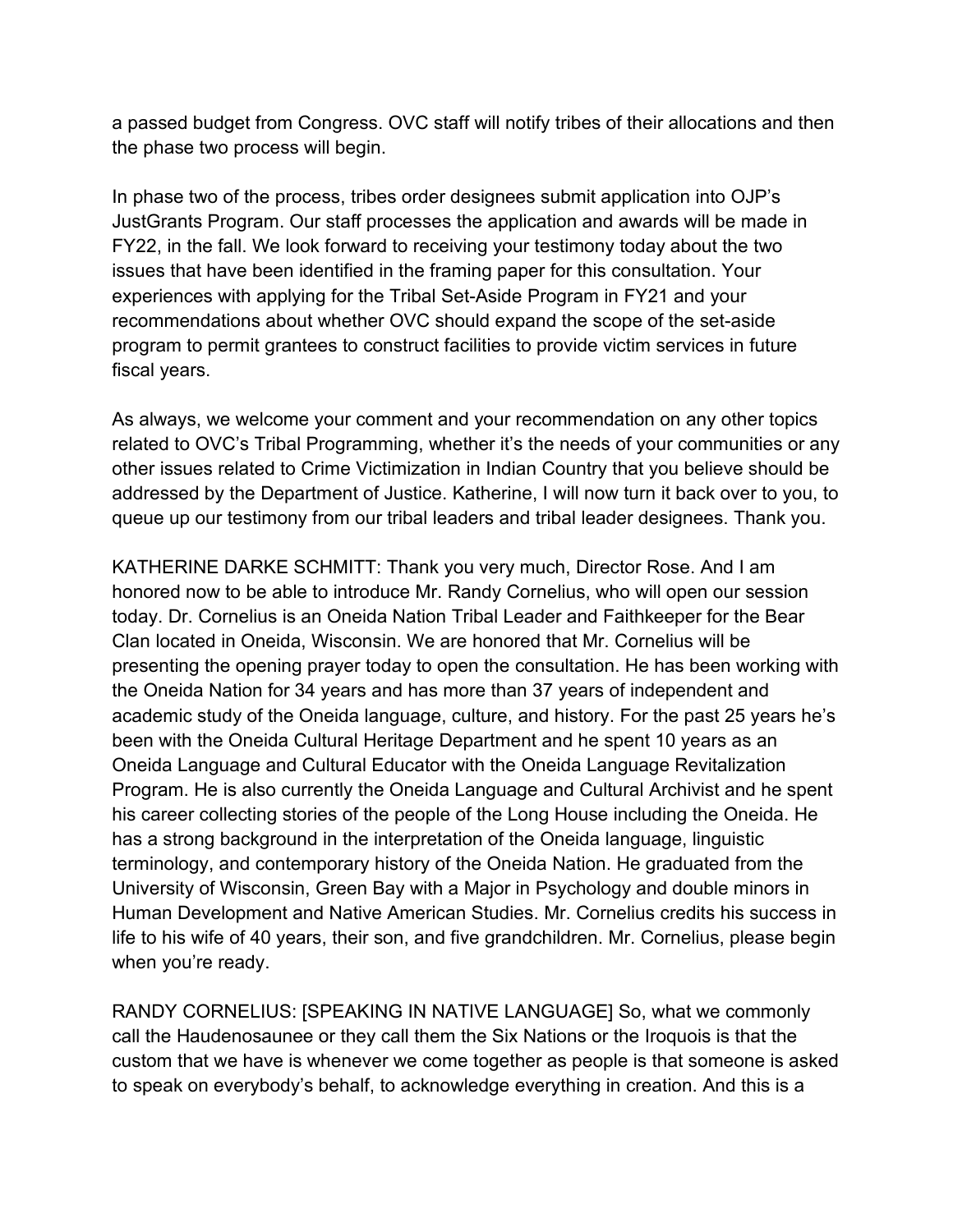custom that our people have always done. And it's a constant reminder to us of how the creator had intended for our minds to be, is to be conscientious of all the things here on our Mother the Earth. And so first of all, that we acknowledge all the people that are here, and that we're fortunate that they're able to be here together, and that we have that peace within us. But at the same time, we know that there's this calamity that's going around the world and it's causing a lot of suffering. And so we ask those families that are affected that their minds do not go too far down into the depths of darkness. And that after a few days is that to become [INDISTINCT] in the communities.

And so those of us here that have our health and well-being, that we extend greetings [INDISTINCT] to the prayer that we have that and that's how our minds shall be. And so from there, we acknowledge all the things here on our Mother the Earth. All the things that [INDISTINCT] all those things because we look at them as family. We have the same [INDISTINCT] the animals, the birds, the bees, and the bugs, all those things here on the Earth, the Creator made all those things for our well-being and that [INDISTINCT] sustain us, and so we extend our greetings and thankfulness and our love to our Mother the Earth, because she's the one that [INDISTINCT] sustenance of life. And everything depends upon her, especially us, the people, and that she's still carrying on her responsibilities. And so we extend our greetings and thankfulness and love to her that she's still carrying that on. And then from there, we direct our words to the sky world, and what we call the greater forces. So, all the things here on the earth, the plants, the animals, the birds, the waters, is that we acknowledge all those things here, and we turn our direction to the [INDISTINCT] and there are—they were given responsibilities as well. It's like everything here on earth, to work hand-in-hand with our Mother the Earth, and to—in order for life to continue on. And so, we acknowledge what we call the winds, our thunders, the grandmother, the moon, the brother, the sun, the stars, all those elements, they play a part in order for life to continue on. And so we're very fortunate that they're still carrying on their responsibilities. And so as one mind, we come together as one. And we extend those greetings and our thankfulness in that out to each one of them, that they're still carrying on their responsibilities.

And then we turn our directions to the four messengers. These are celestial beings that travel back and forth for the land of our creators. And their responsibility is to watch over us and to provide us with insight messages. And they come to us in various forms. They can come to us in our sleep for an additional question, or opportunities, and they're around us day and night. And that they were given that responsibility to work hand-inhand with the winds as well so that they don't get too windy. And if that was to occur, then there would be suffering. And so, again, as one mind, we collectively come together and we extend our greetings and our thankfulness through the four messengers, the celestial beings, that they're still carrying on their responsibilities. And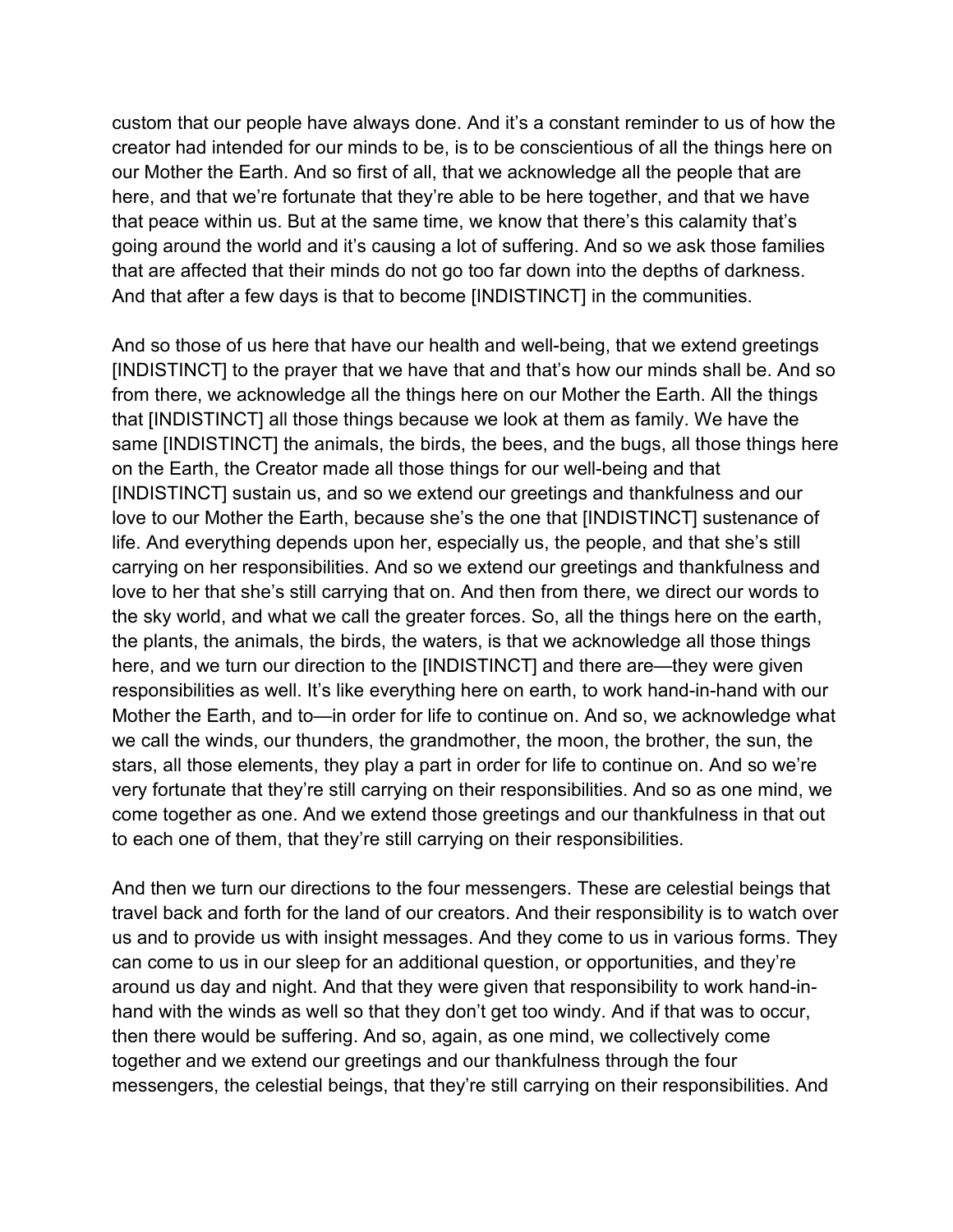lastly, we acknowledge our Creator, the—what we call [SPEAKING IN NATIVE LANGUAGE] and that means like he's the one who created all of us. All of us is the things that he created and put here on the earth. And people, we were the very nice things that were created. And he told us that we don't know how many days that we're going to be here and so that we tried our best [INDISTINCT] a good mind, to always be compassionate and also to carry that love for everything here and each other.

And he also told us that [INDISTINCT] that he intended for us to work in that once he breathes that last breath [INDISTINCT] we will know that [INDISTINCT] the spirit was at the land of the Creator. And for the duration that it was here, the mission that he gave us is to put our responsibility each for [INDISTINCT] purpose in life that we're intended to carry out. And while we're here during that time, we'll never know what that world is like but it's our mission to [INDISTINCT] purpose in life so that when we do breathe that last breath then we'll know what that world is like.

And so, together as one, we bring our minds together and we extend our greeting and thankfulness and love to the Creator for providing us with all the sustenance of life and giving us each and every one of us a purpose in life and that's how our minds shall be. And then the end of the speech has to do with acknowledging that this is the [INDISTINCT] to do, that maybe something that got dropped off, or I forgot to acknowledge something is then that I ask for that forgiveness. And that I'm learning—for a long time, I've been learning about our ways, our language, our teachings, you know. And so I may have forgotten something. And the reason we do that is to acknowledge that we are the most imperfect thing in creation and it's also to remind us to be humble. And so we do that because we don't want to—we don't want to offend the natural world because they hear, they see, they smell, they can taste, they have all the same senses that we have, but in their own way. And so when we do this acknowledgement, spiritually, they're being honored. And so if we forget some things you don't regret [INDISTINCT] and so we let the world know that this is done to the best of my ability. And so, this is the best I'm able to do at this time in translating what I have said and then the meaning behind as well of why we do this. So this is how our minds should be. [SPEAKING IN NATIVE LANGUAGE] So that—that's the end of it.

KATHERINE DARKE SCHMITT: Mr. Cornelius, we are so grateful to you for opening our consultation in a good way. And for sharing your traditional words of welcome and opening with us. And especially patience as we got our [INDISTINCT] things worked out so that we could hear you. Thank you for the gift that you gave us.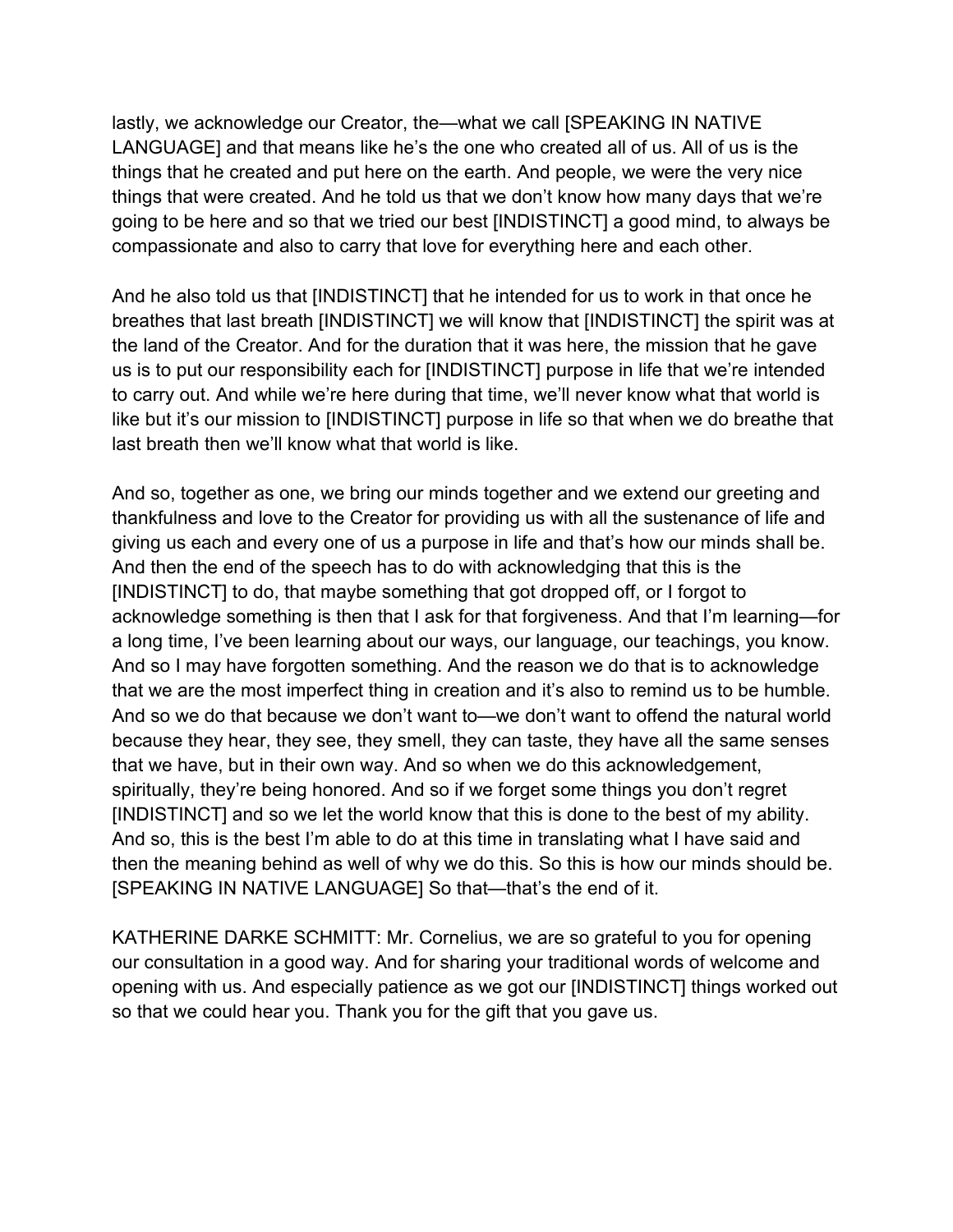We are now ready to begin receiving testimony. And our first speaker today, Juana Majel Dixon of the Traditional Council of the Pauma Band of Luiseno Indians. Dr. Dixon, do you want us to have video engaged while you speak?

JUANA MAJEL DIXON: I'm trying to find the button to press for that.

KATHERINE DARKE SCHMITT: Mike—Daryl, do we do that for Dr. Dixon or do you do it?

DARYL FOX: What we'll do is move you to the panelist section and it's at that time that the button will appear and you'll be able to enable your video. It'll just take a few moments to transfer you to that section.

JUANA MAJEL DIXON: Oh, oh, start video it's says. Do I hit that?

KATHERINE DARKE SCHMITT: Hit that and we are ready when you are. Thank you very much.

JUANA MAJEL DIXON: There I am. Okay. You can see me?

DARYL FOX: Yes. Can see in here.

KATHERINE DARKE SCHMITT: We can see you and hear you. Thank you.

JUANA MAJEL DIXON: So I can just go ahead and start. How's that?

KATHERINE DARKE SCHMITT: That's perfect.

JUANA MAJEL DIXON: You know I thank you for the opening. It was...certainly was wonderful to hear and put us in a good place. And the words I want to share with you are coming from our task force, as you know, the NCAI Task Force on Violence Against Women, Office of Victims of Crime and Crime for this consultation. And in this, on behalf of the National Congress of American Indians, as you know being the oldest and largest and most represented American Indian/Alaska Native Organization dedicated to protecting the rights of tribal nations. When we—when we look at that, that has a long history, as you know, and to practice self-determination, self-sufficiency as well, I thank you for this opportunity to provide this written testimony.

As my name is Juana Majel Dixon, yes, I do have many degrees behind my name because I had to do that in order to be recognized in the outside world of my tribe in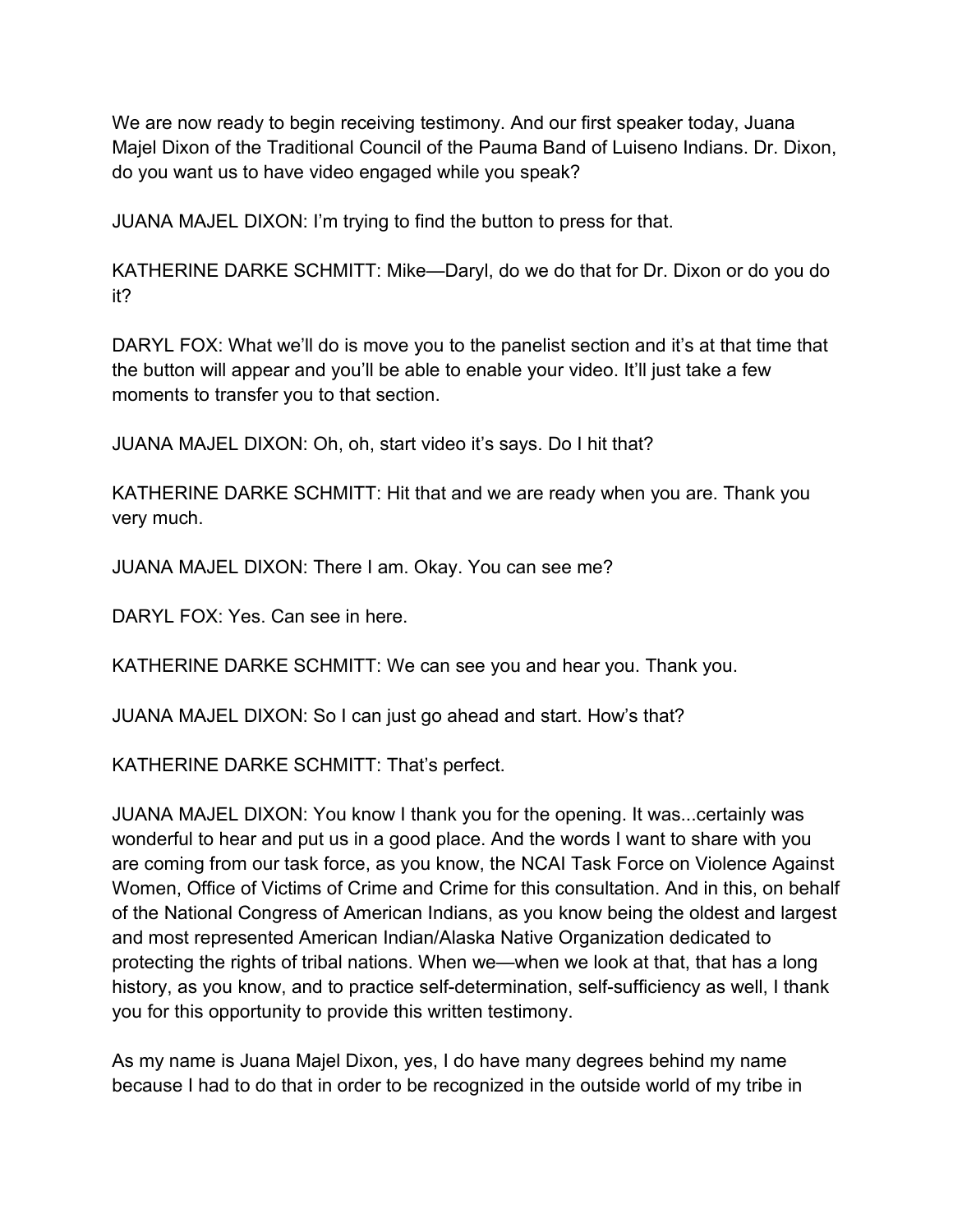terms of a statistician and academic. But as a traditional council to the Pauma Tribe, part of the clans have this representation, the whole study our relationship with you as sovereign, representing the NCAI is also acknowledging that that has been a part of the Pauma Band of Luiseño Indians of the co-chair of the NCAI Taskforce on violence Against Women and as well as the Task Force [INDISTINCT] Department of Justice. But we want to thank you also for hosting this important tribal consultation on Tribal Victim Services. Working with Tribal Nations Leadership Council, this has come up a couple times, as you know. And in doing this work, Tribal Victim Services Set-Aside Formula Grant, the TVSSA and, you know, just learning those acronyms as you know is like another language, right? Just enjoying it but we try—we brought a new influx of lifesaving resources to tribal nations that's being used to assist American Indian/Alaska Native crimes victims of crime. And knowing the importance of this new and necessary funding cannot be overstated as you know, and it is important—this is important, so this new funding to be I think echoed out to Indian country to utilize collaborate work with, yeah.

As tribal nations working together assure that all the funds reach American Indian/Alaska Native victims in Indian country, that becomes paramount but it cannot be overstated as you know. To achieve this goal, there must be an ongoing government to government consultation which is why I think if we're doing this between tribal nations and DOJ determine how the TVSSA formula funds can be modified, strengthened for use in future years.

In light of this, the inside taskforce recommends that DOJ take the following measures to be improved—to travel victim service formula grant and—but first provides a context for those recommendations. And so doing as you know, the historical considerations, traditionally native women were respected in [INDISTINCT] sacred within their nations and order was maintained within the tribal societies and communities if crimes did occur. They were dealt with swiftly which is very, very true. And that is essential to understand and know that we have that going on. But one of the things I realized in listening to how colonization eroded the sacred status and dehumanized our native women, devalued native men, removed our children, stripped our language and we were required to denounce our—living our way of life and from practicing our culture to become a citizen of the Unites States. Imagine the trauma these demands have had on us as a people. We have had many traumas imposed upon us from cradle to grave.

The current spectrum of violence against tribal societies into our communities intertwined with systematic barriers embedded within the federal government. These barriers developed as United States seized homelands and natural resources of American Indian and Alaskan Native peoples, forcibly removing and relocating our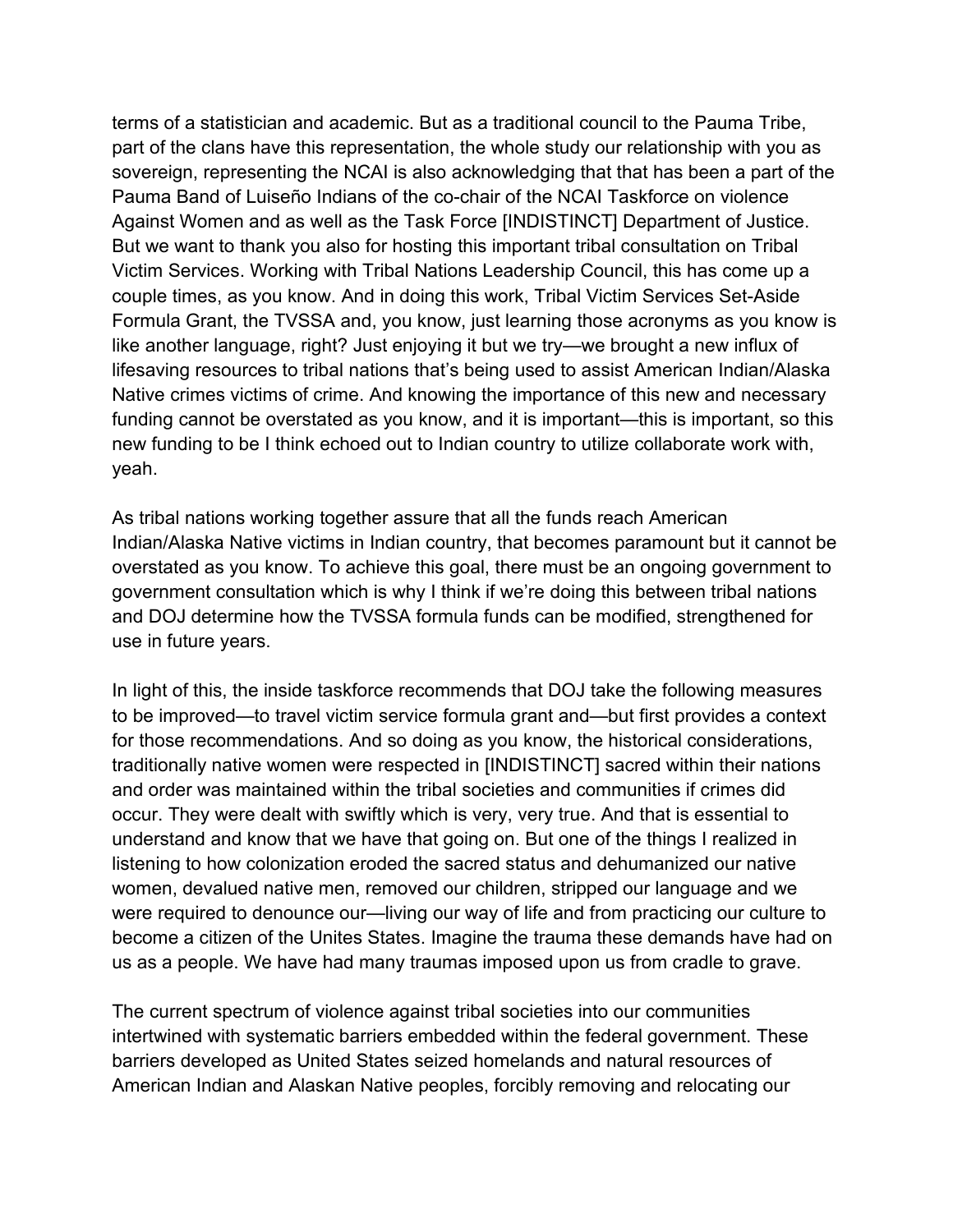relatives American Indian/Alaskan Native peoples. At times, perpetrating violence against our American Indian/Alaskan Native people, creating living conditions and cultures, unacceptable, victimizing especially our American Indian/Alaskan Native women. To fully address and prevent further inhumane injustice, it's imperative that we look at the crime victim's fund as applied to tribal nations. We must truly drive that—I think correct myself here, dive deeply into the historical issues that have given rise to where we are today. Disproportionate Violence Against Women and Missing and Murdered Indian Persons is a crisis, the highest rate of suicide especially among young males greater than the demographic and grossly underfunded justice support services—supported service systems. We cannot expect to be given access to resources in a way that does not allow us to create the systems that we need to build, that we need—that are necessary for infrastructure to create comprehensive and holistic system. We need to freshly look at what costs are allowable and unallowable, given the trust responsibility that the federal government has to the tribal nations, OVC must recognize that tribal nations are best positioned of what is needed in their societies and their tribal communities. And respect the sovereign right of the tribal nations to selfdetermination as they respect the sovereign right of state governments to selfdetermination.

The NCAI taskforce appreciates OVC's consultation framing paper and the recognition that some previously unallowed cost for non-tribal programs be reevaluated for tribal nations. We agree that funding should be expandable to include major renovations and construction. However, they should not require a separate grant application process. The NCAI [INDISTINCT] that allowable cost should be expanded to include supportive services to address the crime and support comprehensively and holistically the victim as determined by tribal nations. Meaningful consultations by each federal agencies paramount to strengthening in developing and sustaining such needed social services economic services for American Indian and Alaska Native peoples and tribal nations. Meaningful consultation is essential to adhere to, to the government to government relationship between the United States and each tribal nation. Meaningful government to government consultation requires minimal—minimum, I would say, accurate [INDISTINCT] and optimum scheduling opportunity for tribal nations significantly participating in consultation process.

And I want to add to that that during these times, when you're also doing your subsistence living, the hunting and gathering times are different, and they can be impacted on how you participate because you're doing the gathering for your nation. So it came to a conversation with these tribal leaders who do that. But I wanted to add that just so you know that when we look at the ultimate scheduling, it can be a part of that. Proper notice should be provided as early as possible, ideally 120 days from the date of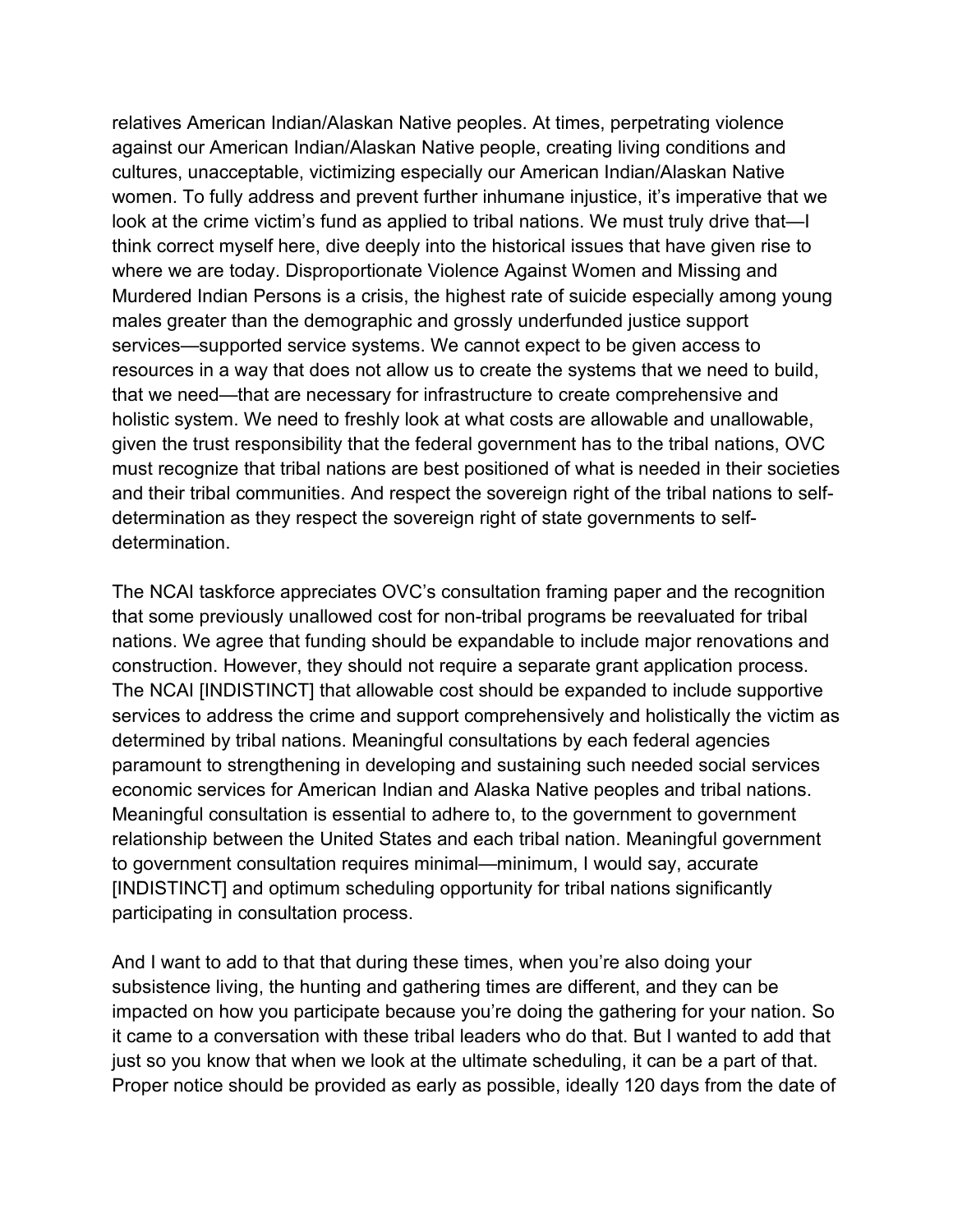the consultation. And in this instance, tribal nations provided a Dear Tribal Letter— Leader Letter dated December 13th, 2021. However, the distribution suggests that it was through the OVC Justice Grants portal only with very few Tribal Nations Resource Centers or coalitions aware of the OVC consultation until beginning of the New Year. With mere two weeks' notice and through the Indian grapevine and Indian news, talking leaves and everything, we got the word out but once again it goes back to that ultimate time of 120 days and using the plethora of what is federal that reaches out to federal governments to inform them. When you consider that when possible written, testimony should be allowed up to 60 days following the consultation until the beginning of the—it used to be like you had like maybe two weeks, you know, let's make sure that it's 60 days. The Dear Tribal Letter with written comments are due less than 30 days after the consultation, not enough time, coupled with scheduling right before the holiday break, the uptick in active COVID-19 cases and all the other versions to what is COVID and the many related issues in that tribal nation governmental agency phase, this timeframe is not respectful to tribal nations, and will not solicit the desired responses from tribal leadership that OVC is seeking.

We all understand that these timelines may be difficult given the timeline for the grant cycle. As discussed below, we strongly encourage OVC to develop a regular schedule for consultation, annually or semiannually, that will allow sufficient notice to tribal nations. And as—also providing an opportunity for federal policymakers to get input when policy decision—policy decisions aren't to be made, which can be considered at this time as well.

When you look at these things and get that input, the taskforce—they said the taskforce strongly recommends extending the written comment deadline for this tribal consultation to March 15th, 2022 to accommodate the 60-day submission deadline. To honor the government-to-government consultation process, each federal agency must consult with tribal nations including the scheduling of consultation to avoid scheduling conflicts, for instance, last summer, OVC, OVW and FVPSA scheduled consultation within two months period that conflicted with subsistence hunting, fishing gathering times for many tribal nations, making it difficult on tribal leaders to attend the events as I kind of stated earlier. Appointed a standing working group—appoint a standing working group of tribal expert to improve the TVSSA program. Ongoing consultation, consistent input from tribal nations is imperative to ensure the success of TVSSA programs.

As we have recommended in the past, the NCI Task Force urge the DOJ establish a working group of tribal experts to help guide—develop the TVSSA program and provide input on pragmatic decisions on ongoing basis. The—you know, in the evolution process, what happens then as we come into this, there's a youngness to it because we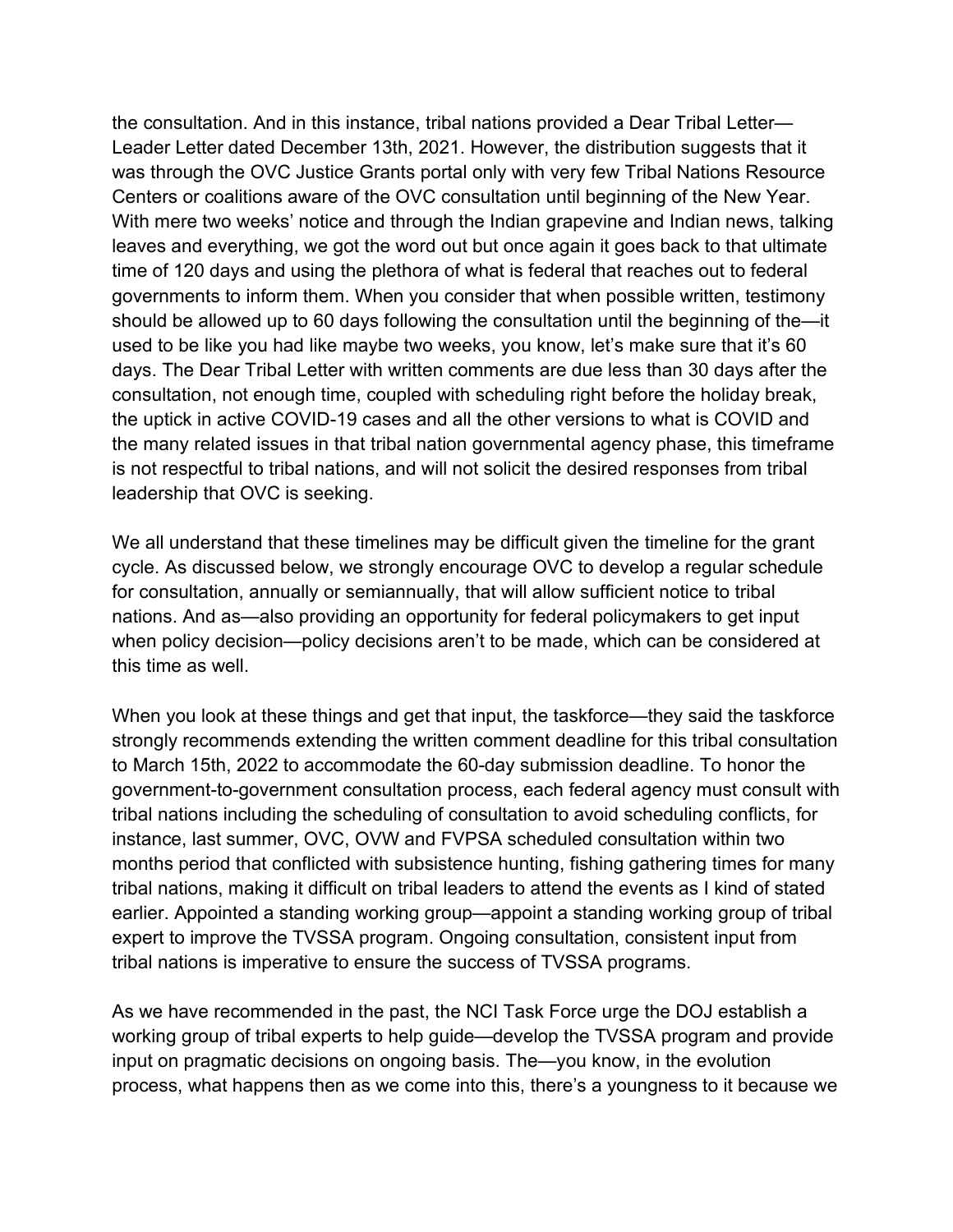didn't do this. It's not us being young. It's just the knowledge and interaction with one another. So let's do this. Let's make this happen. And commit to the govern—obviously, do commit to government tribal constitutional program moving forward. Had there been a standing working group, there would have been regular meetings at which tribal subject matter experts would have provided input regarding the challenges, tribal nations' experience. The working group should have also helped OVC frame the issues for this very consultation—in standing consultation. The NCI Task Force, again, recommends that OVC appoint a standing working group of tribal experts to improve the TVSSA program and commit to regular tribal consultations on the program. Parity with the states. While COVID-19 has devastated the entire country, tribal nations, American Indian, and Alaskan victims have been particularly hard. Several tribal nations have been unable to utilize and expand their TVSSA funding as originally intended during the nationwide pandemic. The DOJ should be flexible in improving no-cost extensions to tribal nations upon their request in order to allow the TVSSA funding to reach out to their people.

On July 22 in 2021, President Biden signed the VOCA Fix to Sustain the Crime Victims Fund Act of 2021 in a historic effort to stabilize the Crime Victims Fund. Among other provisions in the law, the Attorney General was given the authority to provide no-cost extensions to Victims of Crime Act and award recipients. Despite the new authority, tribal nations were still required to submit a request for extension and show good cause for communities that are already under-resourced, while at the same time, state programs received an automatic no-cost extension without authority. You and I both know, when you look at that, you know that it's on paper and it's documented, it was wrong. The parity is not there and now it's documented very succinctly.

These clearly unequal requirements demonstrate the lack of parity and discretionary funding, dissipate treatments, process different from the state programs. Tribal nations are required to have different needs, priorities, and values, and to go above and beyond what is expected of our state counterparts. OVC should provide justification for additional burdens placed on tribal nations and remove the additional burdens and criteria that are now imposed on—imposed—not imposed on the states. If there's some thinking in that, it's not to take away what your thinking was about that but the parity isn't there, and that needs to be righted and additionally fixed. It's a record of—you don't want a record where you just did this wrong. And in our eyes, it is, as tribal nations, when we look at that, when we hear the states, we're going, "What," you know? Maximize the TVSSA program flexibility by deferring to tribal nations' view of what constitutes to improving services to victims of crime. Many tribal nations create and support holistic services for their citizens. However, placing any prohibitions, any anything to contravene or interfere with that was not—is not the intent. But if the funding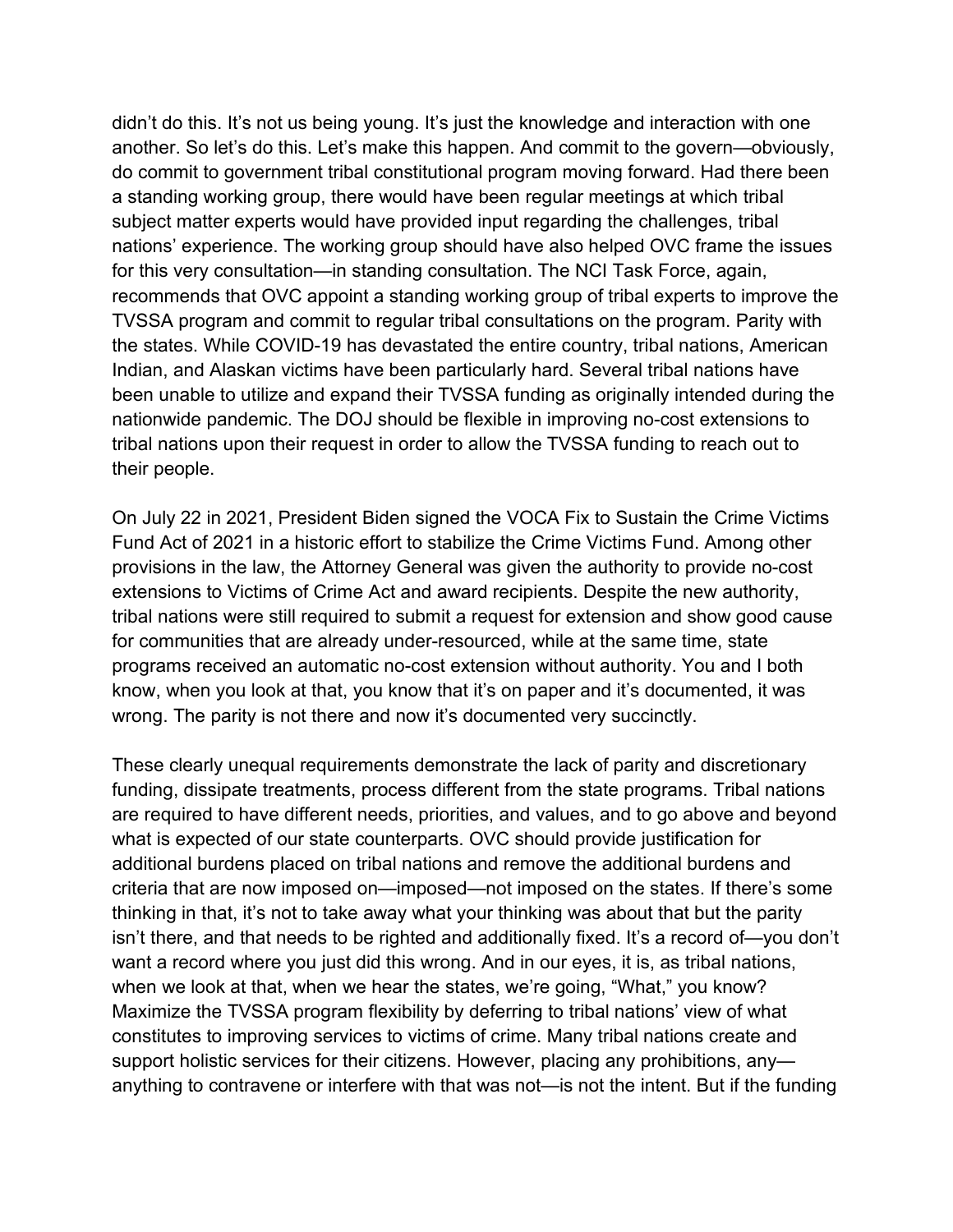and the description of funding and how it should be funded and spent and used doesn't provide that working knowledge, it becomes prohibitive on one area of victim services. It creates an imbalance in the system that can result in the lack of justice which runs counter to the program's purpose.

The TVSSA should also allow for tribal-defined supportive services, including court summons, prosecution, the cost of holding the perpetrator accountable, other measures that provide holistic comprehensive program to systematic changes. And that's pedagogical. That helps affect change within the society to do better for their people and themselves. A victim may need medical care or counseling but they also need someone to answer that 911 call. How can a victim heal knowing that the perpetuator has not been held accountable? In tribal communities and societies, victims need functional systems that create an environment that—where true healing can take place. Drawing arbitrary lines between types of services simply is not working for our tribal communities. We need the flexibility and self-determination to import—to put the resources where they are needed. The funding may need—may be made available to improve victim services in tribal communities and societies through FY '18, FY '19 Appropriations Bill. It had the potential to transform the crime victim service infrastructure in tribal society or communities, bringing healing and support to victims who have long been forgotten. But, sadly, these grants fell short. The funding got caught up in bureaucratic red tape. And I know you know what that is, but, you know, for the record, we have to say this. And some of you are going to help greatly, and have, but let us be honest, this was necessary but it happened. Caught up in the bureaucratic red tape and the tribal nations surrendered.

Far too many tribal nations could not conform to OVC's unnecessary ill-fitting demands. Together, we must do better and reimagine this program for this vision to be realized. However, DOJ must administer the funding in a way that works for the tribal communities that funds are intended to serve. We need OVC restrictions removed from unallowable cost of tribal programs to maximize extent permitted by law and program that allows us to grant funds where they are needed, mostly to be comprehensive and holistic. OVC's decision to reevaluate its prior decision to disallow new construction is a good example of the increased flexibility tribes need. OVC should simply—similarly identify every other restriction that has resulted of a policy decision from nontribal programs and be as flexible, innovative, and broad as possible within the law. We must provide victim service support more broadly. A victim of crime is not just the sole person that was victimized by an incident. There are multiple layers of secondary victims from the child who was present in—when his mom was beaten to the husband who's trying to help his wife overcome the desperation of rape and does not have the tools to support her. There are many other scenarios that could be described related to this concept.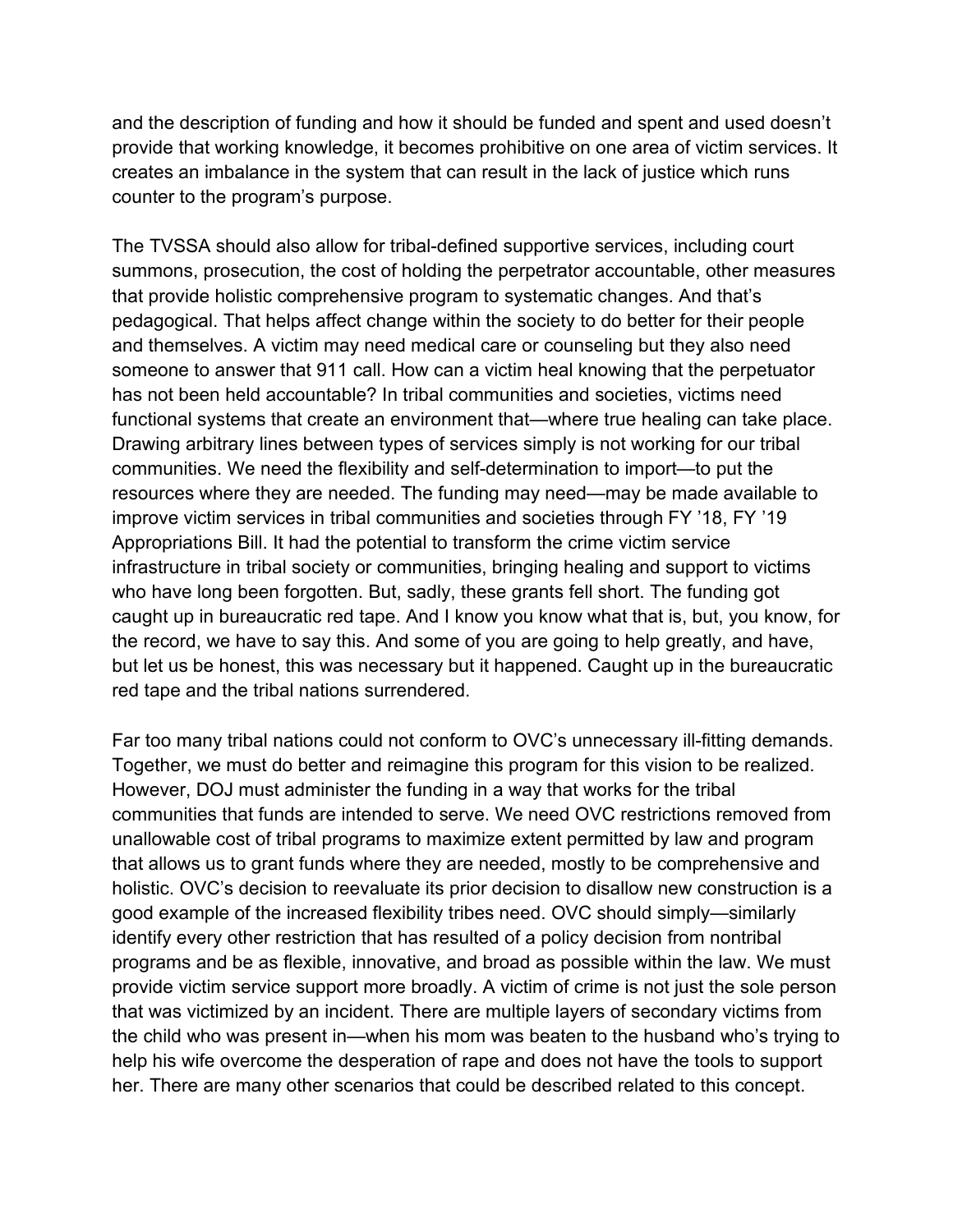In addition, we know that many of our parents, grandparents, and other ancestors who were required to go to boarding schools were victimized and when they returned home, they were never the same. The harm from the boarding schools is not recognized by OVC but arguably anyone whose ancestor attended a boarding school should be eligible for OVC-funded services within the defined parameters. Often overlooked in this area of law providing support services of crime are the multigenerational impact of being victimized as a people again and again and the impact it has had on the family community, tribal community, and the tribal nation. The way the OVC grants are administered do not consider the need to go back further in time to acknowledge who is the victim. This must change to achieve this comprehensive victim services. Consultation questions, which if any of the bearers to complete the Tribal Victims Services Program application can obviously help you overcome it. OVC must approach the program with a broader perspective of who is the victim and what are allowable costs. Conversations had a devastating impact on us as it almost eradicated some of us. Tribal nations never had the resources to address holistically, comprehensively how to approach the wrongs committed against us. Fund the program with the approach to self-determine nation recognize the tribal nations how best—to know best what are the community—tribal communities' needs.

As described—question two. OVC has implement several changes to the application process, adopting a distribution formula offering applicants alternatives, traditional program narrative requirements to streamline the TVSSA application process. What additional steps can OVC take to make the application process less burdensome? Adopt a formula similar to the BIA formula that allows tribal nations to administer the money according to their needs so that they can go to multiple tribal agencies that address the program in different ways. From the courts to the health clinic to the youth center, they can all use these funds to help victims of crime rather than the present day or historically.

What kind of services, question three, of technical assistance might applicants need to prepare phase two of the tribal victim service funds? Program application systems streamline the process so that tribal nations are placing money in categories and part of their regulatory governance budget process to determine where OVC funding should be used in what program. Remove restrictions or non-allowable costs that might be relevant to a non-Indian community. It just aren't applicable in tribal societies and tribal communities. Should OVC allow the cost of new construction of buildings for uses as shelters, transitional housing units, other structures to extend that these will be used to meet the needs of crimes with future TVSSA programs anticipated FY 2023? Yes. OVC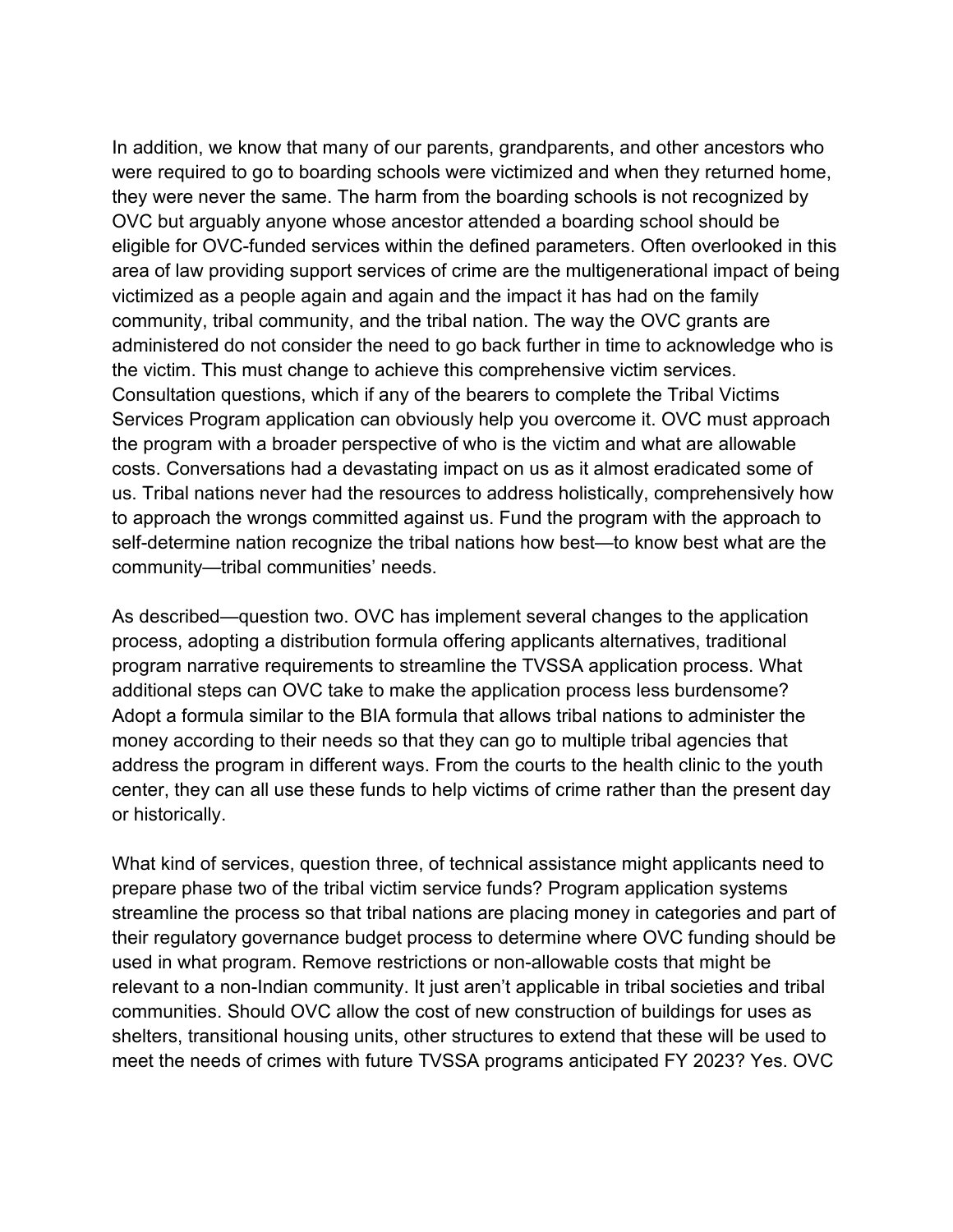should otherwise open up for needed services, support, redefine allowable costs for tribal nations that should not require a separate grant application.

This measure should—measure should be accomplished through the standing working group recommended today. Should OVC issue a separate competitive solicitation for tribes that are interested in obtaining TVSSA program fund—funding to support the construction of facilities, shelters, transitional housing, child advocacy centers advocacy centers, et cetera? What are the practical barriers to completing the construction of victim service specific facility on trust lands that OVC should be aware of as far as this policy change? No. OVC should not issue separate competitive solicitation for construction of a facility. OVC should move away from solicitation, should work with the BIA on a mechanism where tribal nations can opt in for OVC funding, identify in general terms how the money will be spent.

What is the realistic timeline for completion of a construction project on trust land? With FEMA land studies, rates for construction and materials, the pandemic and shortages of materials, there should be flexibility with the construction while timelines should be identified. It should be flexible for the extensions. Environmental housing and urban development has processes that OVC can examine as often Tribal Housing Authorities provide the construction or project management for these types of projects. B, what challenges might a grantee who uses TVSSA program funds to construct the facility encounter with long-term facility maintenance? Having a line for maintenance of facilities should be part of the budget process. The rainy day fund is the aim for common maintenance issues as well as the increase in natural disasters as a result of climate change that impact communities every year.

Many of the things I've stated to you today are going to be written and handed to you and will be shared within—on our website and available through nci.org. The task force, our subject matter expertise have gone through this and seen this. We will continue to work with you. You are stepping in the right direction. Let us continue to step in that direction. The tasks want to thank DOJ and OVC for their work to ensure tribal nations are able to access this lifesaving funding in a flexible manner to best support American and Alaska Native victims and their tribal societies and communities. We will submit written comments for the record. Request that OVC will extend the comment deadline to March 15, 2022. I humbly thank you for letting me express these words on behalf of the nations we represent, and those who have worked in this work with you and continue to do so. [SPEAKING IN NATIVE LANGUAGE].

KATHERINE DARKE SCHMITT: Juana Dixon, thank you very much for those remarks. And thanks in advance for giving them to us and me as well. I appreciate all the effort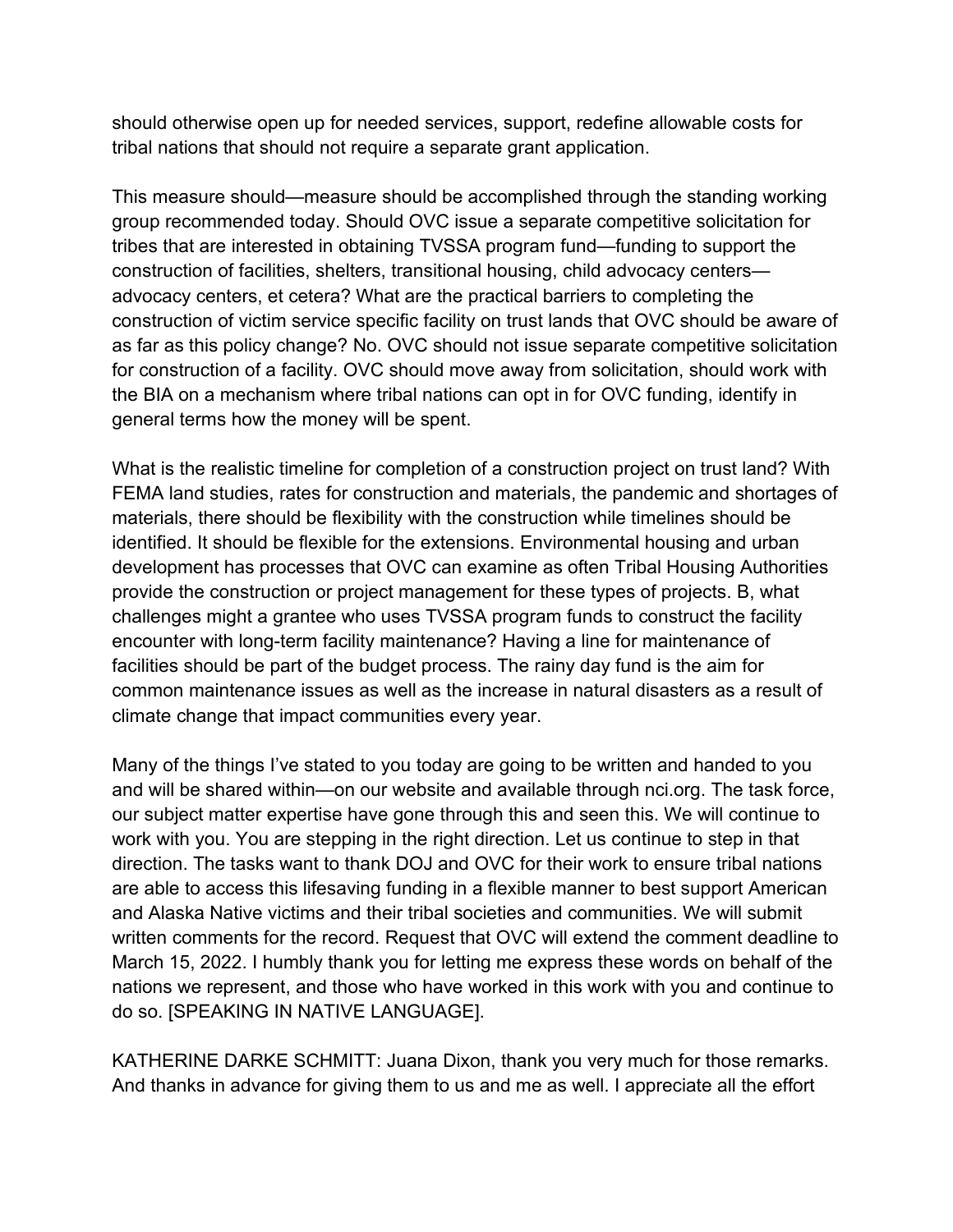that has gone into preparing those detailed comments. Our next speaker will be Chief Mike Williams of the Akiak Native Community. Chief Williams, do you wish to have your video enabled while you speak?

MIKE WILLIAMS: Hello?

KATHERINE DARKE SCHMITT: Chief Williams, do you wish to have video enabled while you speak?

MIKE WILLIAMS: Yes.

KATHERINE DARKE SCHMITT: All right. We're going to move you into the panelist room so that you will have the option of turning—video. Your audio line is active and we need you to begin whenever you're ready.

MIKE WILLIAMS: Okay. Can you hear me?

KATHERINE DARKE SCHMITT: We can. Very clearly. Thanks very much.

MIKE WILLIAMS: Yes. My name is Michael Williams. I am a son, brother, uncle, husband, father, and grandfather with responsibilities to love, protect, provide, and care for our families here in our community. We are one of the 229 federally-recognized tribes in Alaska. And we will provide the written testimony over to you by the deadline.

The Akiak Native Community is a small community—a small community in Western Alaska and we have been existing here. I'm here—and I'm also representing the Alaska tribes with the National Congress of American Indians as Area Vice President. And also I have worked in the mental health field for a long time and started these programs to recover from all of the bad things that are happening in our community. So I think it will really help us to further recover with these—with these programs.

And, first of all, I wish to congratulate OVC and staff for their work in administrating this program. TVSSA has brought a new influx of lifesaving resources to tribal nations that can be used to assist native victims of crime. We appreciate how OVC has considered our input as tribal leaders and have modified the administration of the program accordingly. Crime Victims Fund has been in existence since 1984 and tribes only recently have had direct services since 2018. During this short time, we recognize the policies created mostly for states do not work for crimes, especially small crimes who may not have the infrastructure to even begin creating a program within the existing parameters of the TVSSA.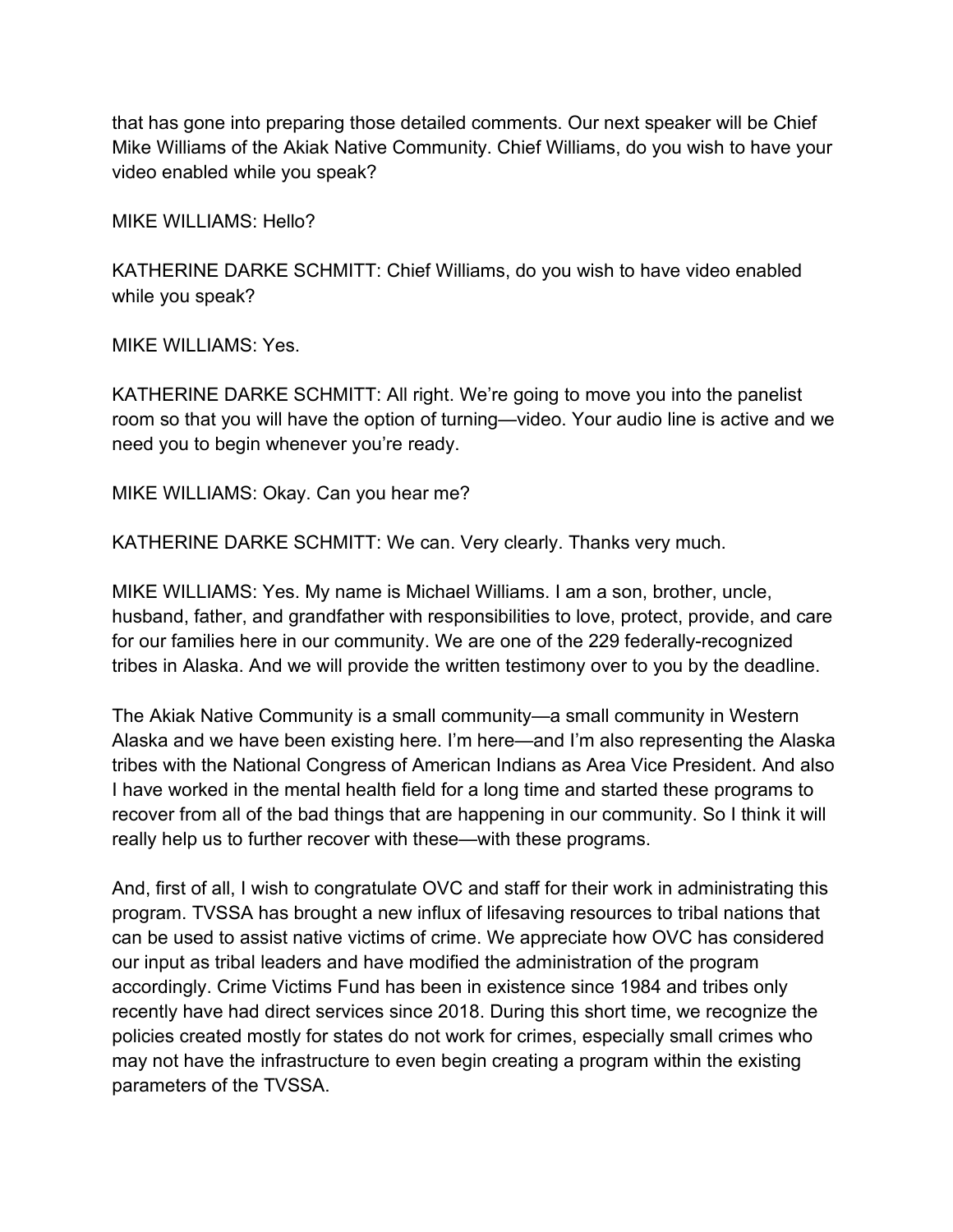Tribes need the flexibility to address the needs for their communities and victims' needs. Tribes can create and support holistic services by placing prohibitions on areas of victim services creates an imbalance system that can result in lack of justice which runs counter to the program's purpose. The TVSSA should allow the tribally-defined supportive services, including court services, prosecutions, the costs of holding the perpetrator accountable, and other members that—measures that provide a holistic comprehensive program to systemic changes. A victim may need medical care or counseling, but they also need someone to answer if they call 911. Again, how can a victim heal knowing that the perpetrator has not been held accountable? We understand that OVC may read these comments and think, "We agree but it's not our job." But we ask you to step outside of the typical bureaucratic silos and think about the needs of victims.

The mission of OVC is to meet the needs of victims. In tribal communities, victims need functioning systems that create an environment that—where true healing can take place. Drawing arbitrary lines between types of services simply is not working for our communities. We need the flexibility of self-determination to put the resources where they are needed.

Alaska-specific recommendations. Number one, fund an Alaska Native-based TA provider that has knowledge and a "boots on the ground" understanding of the needs, barriers, available resources, and logistics, not just cultural representative from [INDISTINCT] TA provider to provide TA especially with allowing construction. Our situation in Alaska is much different and we need an organization that understands our issues. We waste so much time educating on our needs that our needs are often overlooked and not fully addressed.

Number two, we need to increase the cultural activities that will promote and increase traditional ways of learning value, family and community connection, and self-worth measure in doing for others and community members. The cultural-base connection of self-worth and sense of…

DARYL FOX: Just going to give a few more moments for audio and video to come back. If you just bear with us momentarily.

MIKE WILLIAMS: Manner. Three, to do all of these things, each tribal community must be allowed the ability to design victim and community centered programs that directly address the needs of those harmed as well as those committing the harm. The victim of crime is not the sole person that was victimized in the crime in many incidents. There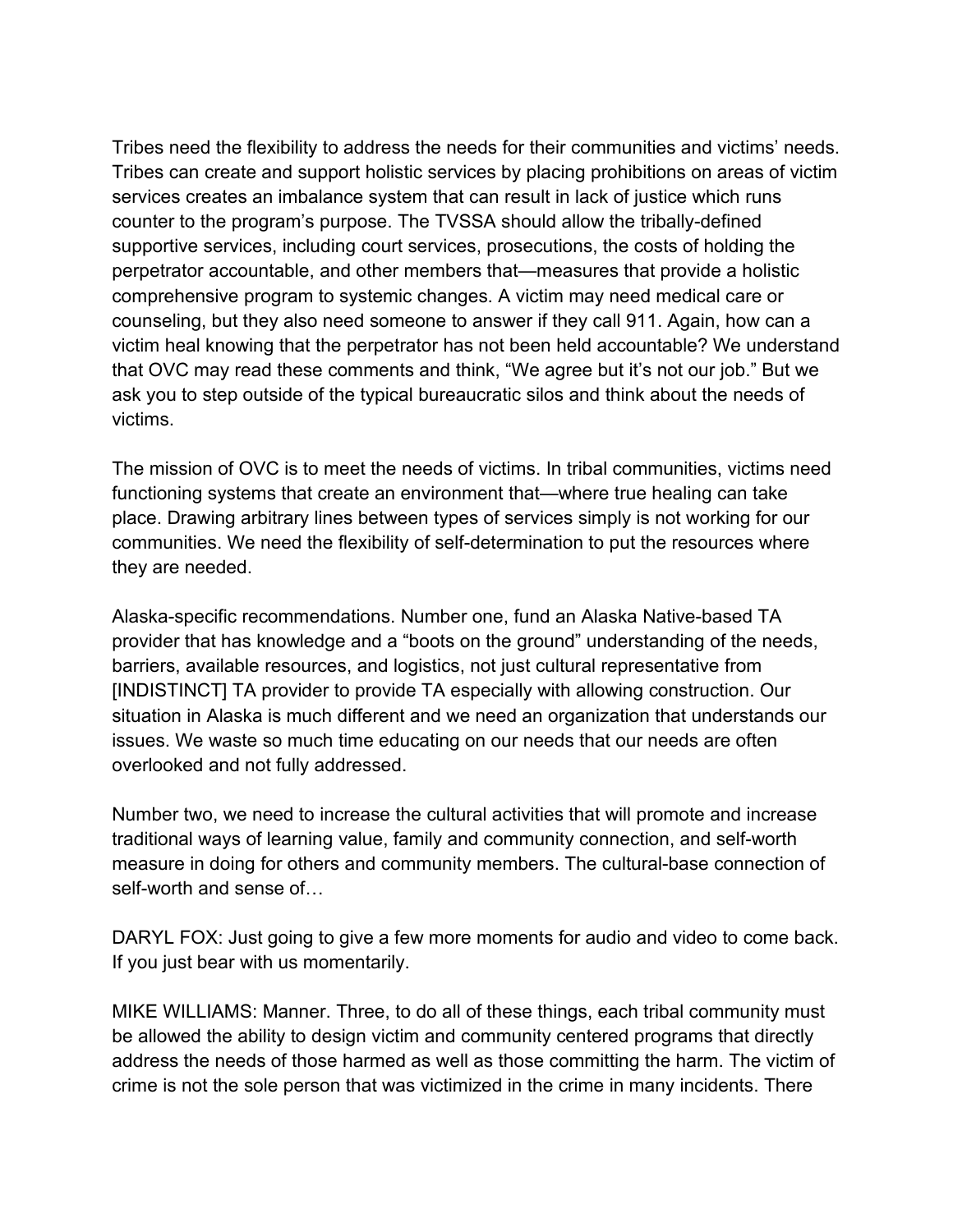are multiple layers of secondary victims from the child who has—was present when his mom was beaten to the husband who is trying to help his wife overcome the desperation of rape and does not have the tools to support her. There are many other scenarios that could be described related to this concept. In addition, we know that many of our parents, grandparents, and other ancestors who were required to go to boarding schools were victimized, and if they returned home, they were never the same. The harm from boarding schools is not recognized by OVC. Arguably, anyone who's ancestor attended boarding schools should be eligible for OVC-funded services from defined parameters. [INDISTINCT] in this area of law, providing support for victim of crime are their inter—multigenerational impact of being victimized as people again and again and the impact that has on the family, the community, and the tribe.

The manner in which the OVC grants are administered, do not consider the need to go further back in time to acknowledge who is the victim. The NCI Task Force has urged DOJ to establish a working group of tribal experts to help guide the development of TVSSA program and provide input on programmatic decisions on ongoing basis. Had there been standing working group, there would never been—on the regular meetings at which tribal subject matter experts would have provided input regarding the challenges that had been identified thus far, and help with the proper framing of issues within the framing paper as one example of a benefit. We recommend that OVCP appoint a standing working group of tribal experts to improve the TVSSA program.

Next, as to your questions. Should OVC allow the cost of new construction on buildings for use as shelters, transitional housing units, and other structures through the extent that this would be used to meet the needs of crime victims with future TVSSA program? Yes. Housing is a huge problem for all tribal members but especially for victims of crime. In addition, with global warming, our villages had to move buildings and locations. We urge you to look at other ways to open up a needed services and support redefine allowable costs for tribal communities, and this should not require a separate grant application process. This measure would be accomplished through an advisory group recommended herein.

Number two, should OVC issue a separate competitive solicitation for tribes that are interested in obtaining TVSSA program funding to support the construction of facility, shelters, transitional housing, child advocacy center, advocacy centers, and et cetera.

A, what are the practical barriers to completing the construction of the victims servicesspecific facilities on trust land which are very limited in Alaska, because many of our lands are [INDISTINCT] simple land that are being managed by Alaska Native corporations and many of the tribes do not have—we have trust lands but we have very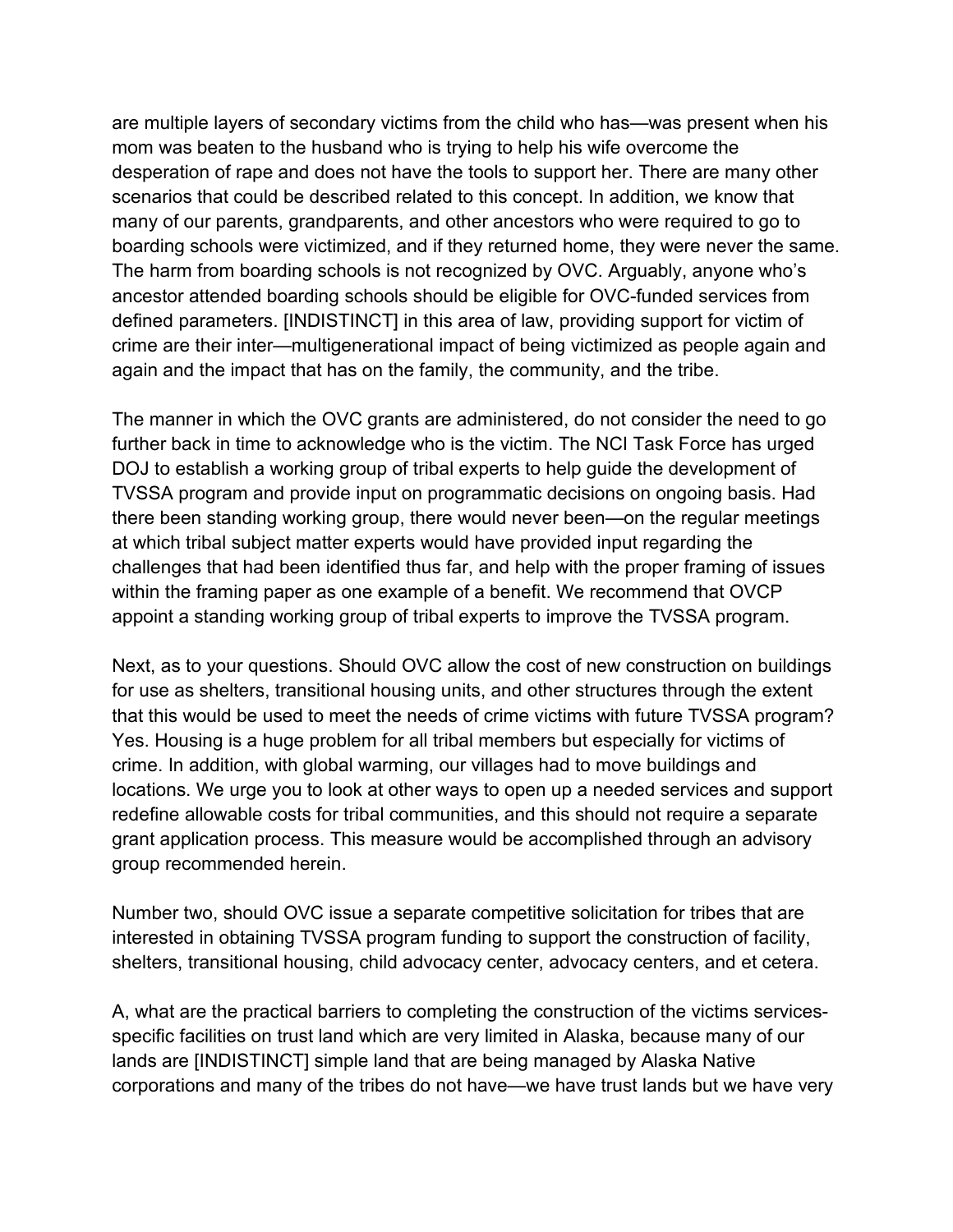limited amount of trust land. And OVC should be aware of—as it plans for policy change, we urge you to move away from solicitations. Look at the BIA self-governance model and develop a mechanism where tribes can opt in for OVC prefunding and identify in general terms how the money will be spent within the defined areas.

B, what is a realistic timeline for the completion of construction project on trust land? With FEMA land studies, rates for construction and materials, the pandemic, and shortages of materials, there should be flexibility with construction. And while one should be identified, it should be flexible for extensions. The Housing and Urban Development has process that could be looked at as often Tribal Housing Authorities provide the construction or project management for these types of projects. In Alaska, we have very narrow window construction and transportation of materials through our village. The costs are very high for labor, materials, and developing the land. The timeline should be approved, as proposed, an extension allowed.

C, what challenges might a grantee who uses TVSSA program funds to construct a facility encounter with the long-term facility maintenance? Having a line of maintenance of facilities should be part of the budget process and we should be allowed to keep insavings. The rainy day fund is needed for the common maintenance issues as well as natural disasters that we seem to be experiencing more of each year with devastating impacts.

As to your second question about application process and tribes not completing both phases, I ask you to consider historical trauma impacts on the community. We ask you to open up the definition of what is—what an allowable cost is. The administration of children and families describe historical trauma as something that can be traced back to first contact and the treatment of Native Americans throughout history.

As a young boy, I was sent to a boarding school to attend school. I left a loving family in primary school, my native language. I arrived at the boarding school and I can only describe as a military school must have been like. And as a reference, I know what it's like. My hair was chopped off. I could only speak English and be punished. And I was alone. I looked around there and the kids as young—as young as first and second grade at the boarding school. They look lost and I'm worried about them and tried to look out for them. Fortunately, I had a solid foundation and I survived the experience, but we—but have my own hardships in life that I had to overcome. As a mental health counselor, I tried to help my community members heal. It was hard. We have far too many suicides, substance abuse, and few resources. We didn't have these issues prior to the contact with non-Indian. After three years, I changed careers. I was burned out. Historical factors and—factors and trauma need to be reviewed in the OVC allowable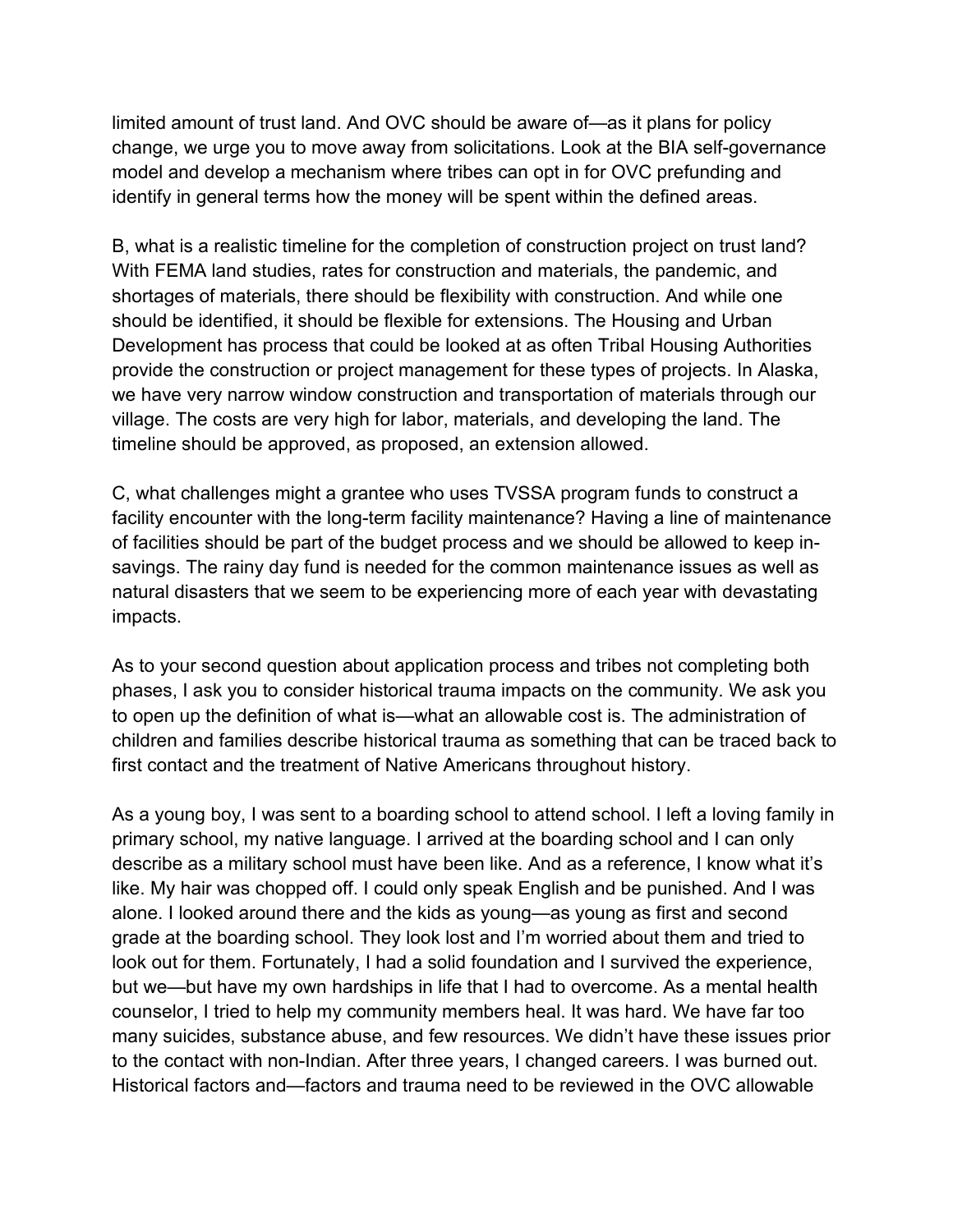costs. How historical trauma impacts individual and communities is challenging to quantify and identify. However, nonetheless, we all know that it has an impact on where the communities are today and the disproportionate rate of violence, substance abuse, and suicide. Among our young male, suicide is 3.5 times higher than any other cultural group. Sadly, American Indian and Alaska Native communities have experienced more oppression than any other group in the last hundred years. We need to address this trauma so we can heal. We need to be able to create the programs set and address these wholesale crimes against our communities and the negative impacts that have resulted, including the disproportionate rate of suicides among American Indian and Alaskan Natives in general, and especially among our young men.

However, as regulations and policies now stand, OVC does not recognize the impacts of intergenerational trauma and allow for services. This is a program—a prime example of serious oversight concerning the administration of programs with the administration and different approaches that crimes must navigate.

In closing, I thank our American Indian brothers and sisters on South 48 who stand in solidarity with us to elevate the injustices Alaska tribes have faced as national issues for immediate resolution. I thank the federal officials with us today for listening. I really appreciate this time and thank you for listening to me. And I will be submitting the written comments to you before the deadline. Thank you very much.

KATHERINE DARKE SCHMITT: Thanks to you very much, Chief Williams. We appreciate your testimony today. Thank you again, Councilwoman Majel Dixon, for your remarks that started us off this afternoon. At this time, we do not have other tribal leaders or tribal leader designees in the queue to speak, and so we are going to prepare to close the consultation. And we will do so first by welcoming back Director Kristina Rose to make some closing remarks. Following Director Rose's remarks, we have a formal closing to conclude the afternoon. Director Rose, when you're ready.

KRISTINA ROSE: Thank you, Katherine. I do want to offer a special thanks to Mr. Cornelius for opening up our consultation and honoring us by his participation. I want to thank all of you, those who spoke and those who listened. Thank you for your testimony today and for your candid remarks about how we can best work together. Most of all, thank you for the work that you do to support victims and survivors, and thank you for helping to make your community safer, and healthier, and stronger.

We know that tribal communities have been hit very hard, not only by the pandemic but by the unrelenting crime and victimization that continues. We are all taking the necessary precautions to keep our families safe and we all hope that you all are doing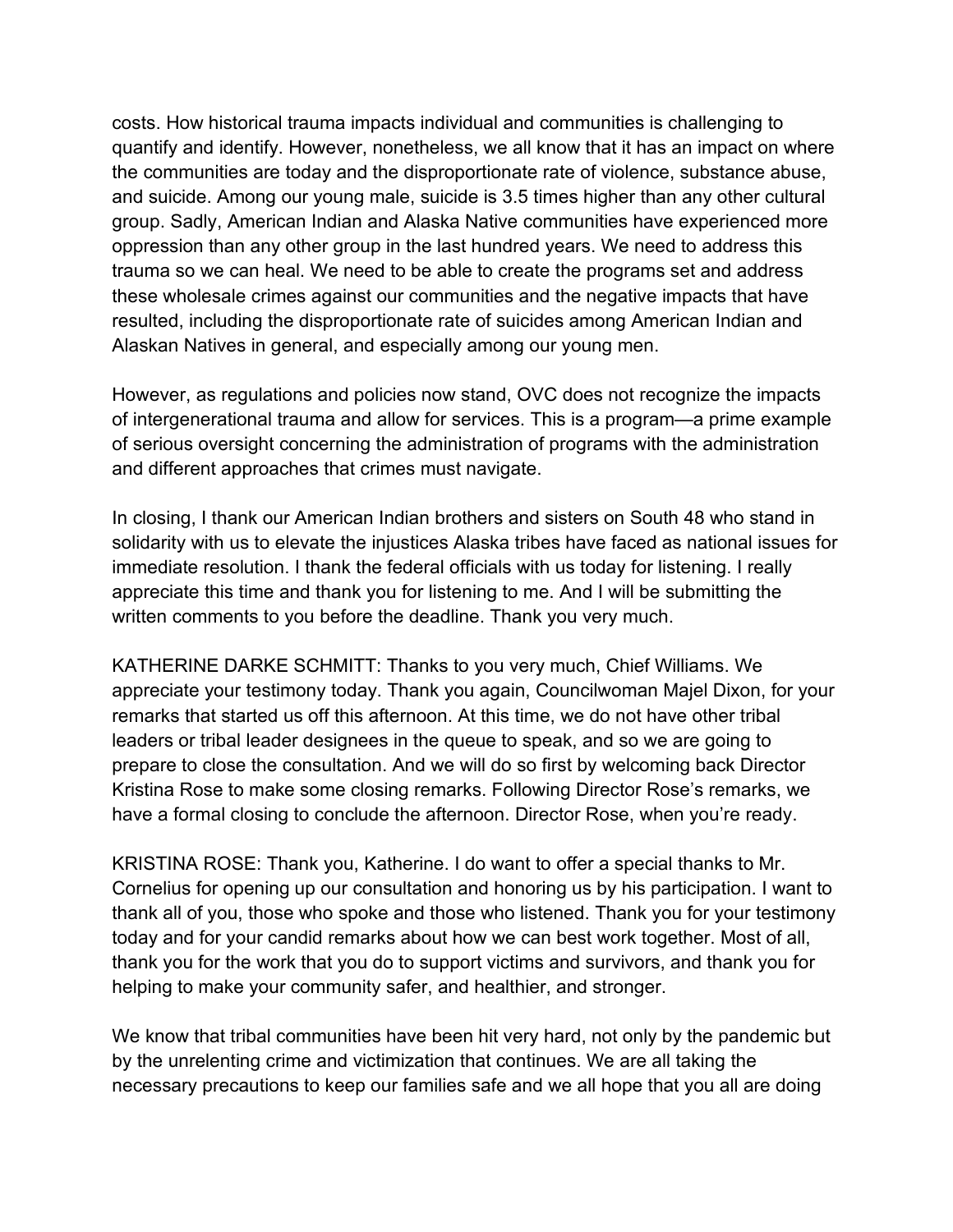the same to keep your tribal communities safe. And we hope it will be safe to hold the Indian Nations Conference as an in-person event in December of 2022 and that we can all be together by then. You've honored us by sharing your stories of need and the stories of resiliency in your families and communities, and we recognize your steadfast dedication as leaders committed to the dignity, safety, and wellbeing of your communities. We are so proud to be partners with you in making sure that victims of crime in American Indian and Alaska Native communities have access to the services that they need and that they deserve.

Before we close, I want to thank Katherine Darke Schmitt for moderating our consultation today and I want to thank the OVC Tribal Division for their preparation and participation in making this happen. I also want to thank our contractors from Leidos and Saxman One who helped us to carry out this consultation and we couldn't have done it without you, so thank you. We are grateful to everyone for the expertise that they brought to the table today. So thank you again. I wish everyone good luck and good health. And my understanding is we have an official closing to this afternoon's consultation which Katherine will introduce. Thank you.

KATHERINE DARKE SCHMITT: Thank you very much, Director Rose. Even a year and a half into the pandemic, we are all navigating on how to make a consultation work effectively over video platform, and so we're going to do things a little out of order. Forgive me for this, but I want to make sure that we are having representation and testimony from folks who have taken the time to join us. And I understand that we may have either First Chief Robert Walker of Anvik on. And then after that, we may have a statement representing Chief Pitka. So, Daryl, can you see if we can get Chief Walker's line open to give testimony. Director Rose, we're going to proceed through these next two and then we will check in again about whether it's time to do the formal closing. Thank you for your flexibility.

DARYL FOX: Yes, Katherine. So I guess, first, Janelle Chapin would like to speak on behalf of Chief Pitka's statement that she would like to read. So if we want to start with Janelle Chapin, then we'll work with getting Chief Walker on. He's on the telephone line right now so we're unable to designate what line is his but we'll work behind the scenes if you want to go to Janelle Chapin first.

KATHERINE DARKE SCHMITT: Thank you. I am grateful for you working behind the scenes. Ms. Chapin, we are going to open your audio line. If you are by video, would you like to have your video feed opened as well?

JANELLE CHAPIN: Yes, please.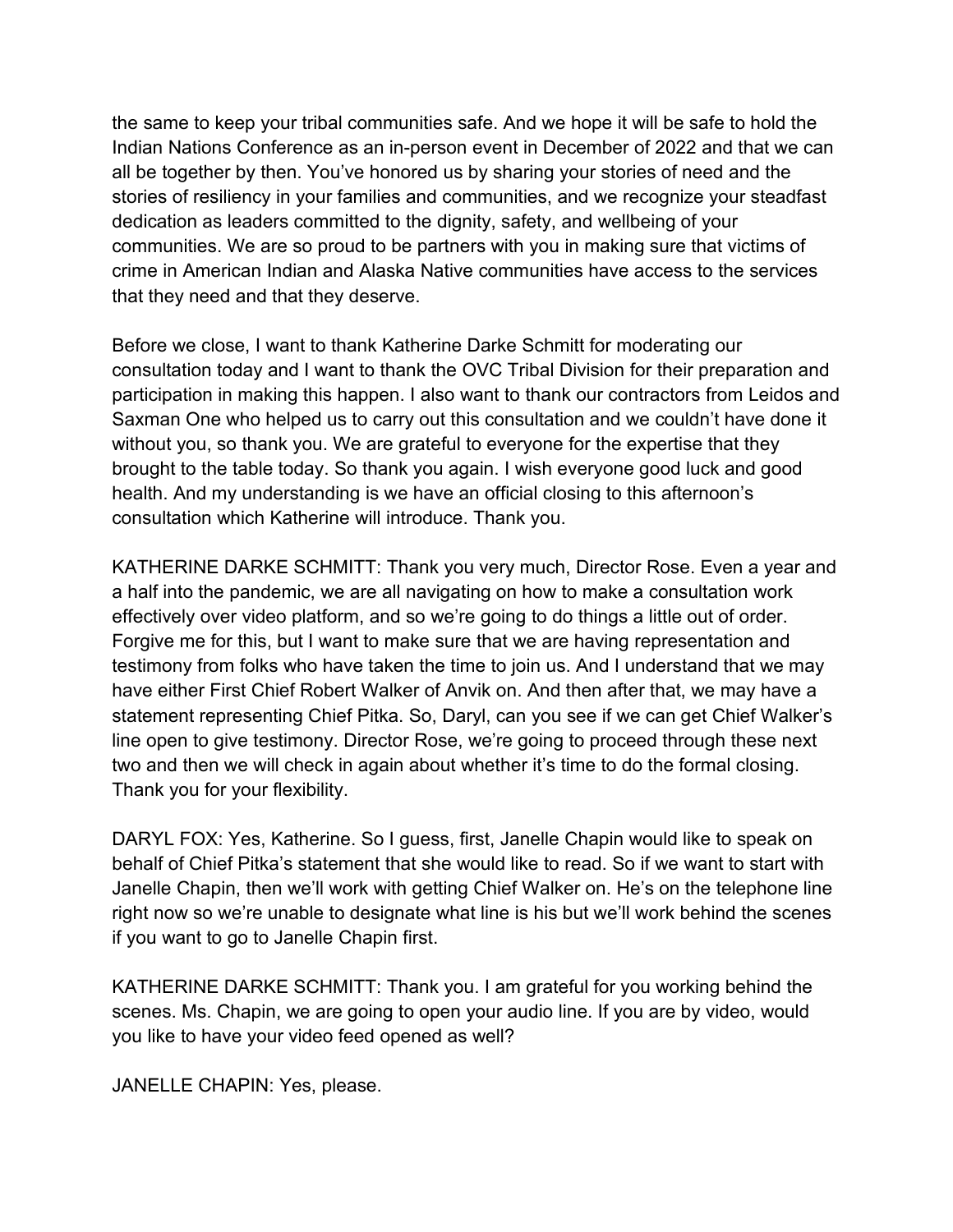KATHERINE DARKE SCHMITT: Okay. Thank you. That should take us a second. You're into the panel so your line will be open. You can turn your camera on on the bottom of the screen. Thank you for your patience and we are ready for your testimony.

JANELLE CHAPIN: Good morning. And thank you. Sorry. I don't—I wasn't set up. We just found out that Chief Pitka was quarantined this morning with her family, so she asked me to read her statement for her. So I'm reading this on behalf of Chief Rhonda Pitka of the village of Beaver. Beaver is located on the north bank of the Yukon River, approximately sixty air miles southwest of Fort Yukon and a 110 miles north of Fairbanks. It lies in the Yukon Flats National Wildlife Refuge. The population of Beaver is mixed Athabaskan and Yupik Eskimo. Our—their economic subsistence driven relies on moose, salmon, bear, and waterfowl. Merge—sorry. I have a cough. The lack of fish returning has had a big impact on their community this year and in the years past and the winters have been extreme with temperatures as low as 60 below. This year they've had rain which has worsened the winter. Her—my oral—I'm going to read it in first person. Sorry. That's how it's written. My oral testimony today will focus on the questions you have had within the framing paper and related considerations after I share what I believe to be important for our communities. We appreciate the work that OVC and our staff have done in getting this tribe—tribal program up and running. These funds have provided much needed services and we appreciate all the assistance that has been provided. We appreciate how OVC has considered our input as tribal leaders and are—have modified the administration of the program.

However, I have noticed for this event that—oh, goodness. The notice for this event was short, not timed well given the holidays as we recommended that you allow for written comments through the end of February at the very least. As you are probably aware, recent studies show—shows such as the National Institute of Justice research report on violence against American Indian and Native women and men documented dire safety circumstances that Alaska Native villages are in as a result of their unique geographic situation. One startling statistic is that 38 percent of native victims are unable to receive necessary compensation to 15 percent of non-Hispanic White female victims. I would like to talk about the need for more education about what is allowed under the program with a broader conversation about disallowable costs, and about how we can meet the needs of our communities.

The current—-the current crisis and spectrum of violence committed against American Indian Alaskan native woman as a result of systematic barriers created and continued through stark law and policies of federal Indian law. Many tribal nations in Alaska and throughout the nation lack the necessary infrastructure to create standalone grant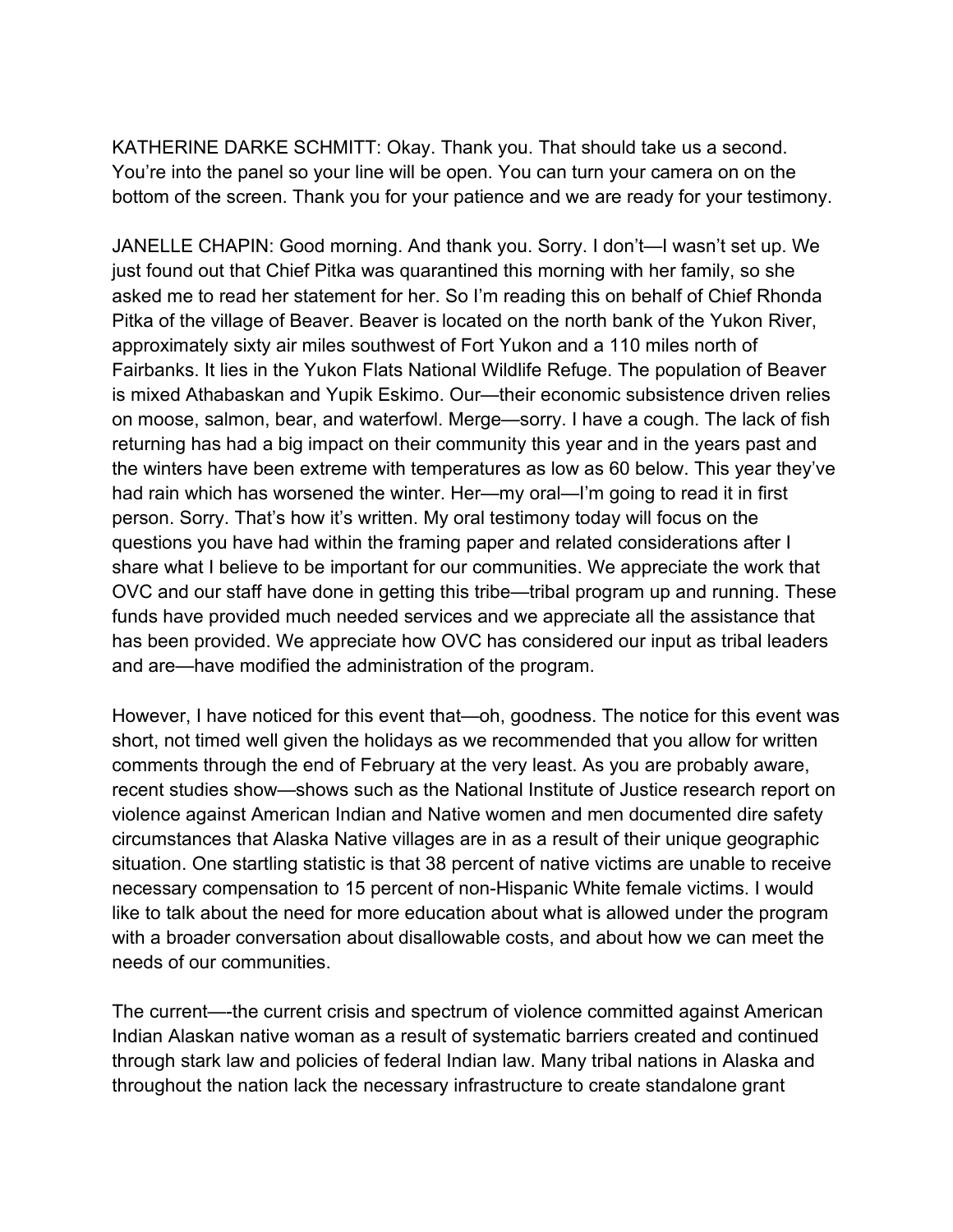systems that can be supported by an administrative body. Some of the states in which tribal nations are located do not have the necessary systems in place. So how can tribes who have—who have had to band together to protect their communities be expected to provide services in a limited fashion, leaving many other critical needs unaddressed? For example, in Alaska, many of us have no advocacy services, law enforcement, 911, or state offices to file a complaint. Given the separation of geography, language, and culture when a crime occurs, tribal leadership, social services, workers, or family members are the first to respond, preserve evidence, and provide victim services. The role of three agents of these agencies, the jurisdictional oh, goodness, I'm sorry. Give me one second. The jurisdiction boundaries in Alaska create extremely dangerous conditions for the small remote communities. How can tribal nations be expected to create victim services in isolation of other needed services and programs to address the crime itself to just confer—conform to what is allowed by OVC? How do they effectuate change without addressing the underlying issues? While Alaska Native composed approximately 90 percent of the state's population according to a 2017 report from Alaska Crime Justice Commission 46 percent of all reported felony level sex offenders—offenses involve Alaska Natives.

While tribal governments to address—I just missed a whole sentence. While the situation for Alaska tribal nations may be extreme is an example of the very needs of tribal governments to address the disproportionate violence that sadly burdens our tribal citizens. Tribal nations cannot be given restrictive guidelines for funding a very narrow class of victims or related issues as prioritized by bureaucrats in Washington D.C., who have an abundance of resources available when—should a crime occur. We have many victims in our approach to treat the entire community, from the victim to the perpetrator. How else will the community change? The need is great in tribal nations need the ability to fully access in our terms, what is needed and how programs should be developed. Tribal authority must be respected to create what is needed into adequately served tribal citizens.

These recommendations will be developed more further below, while we will address the questions in the framing paper, we will also provide input about the following in general in its existing format. The underfunding of tribal justice systems is—has resulted in the loss of lives, high rates of criminal victimization, under duress trauma for generations of victims. Most recently, the BIA submitted a copy—submitted a report to Congress estimating that to provide a reasonable base level of funding to all federally recognized tribes, \$1 billion is needed for tribal law enforcement. A billion dollars is needed for tribal courts. And \$228.8 million is needed for determent—detention, sorry. We are not aware of a similar estimate of need for traditional victim services based on recent appropriation levels. The BIA is greatly—is generally funded tribal law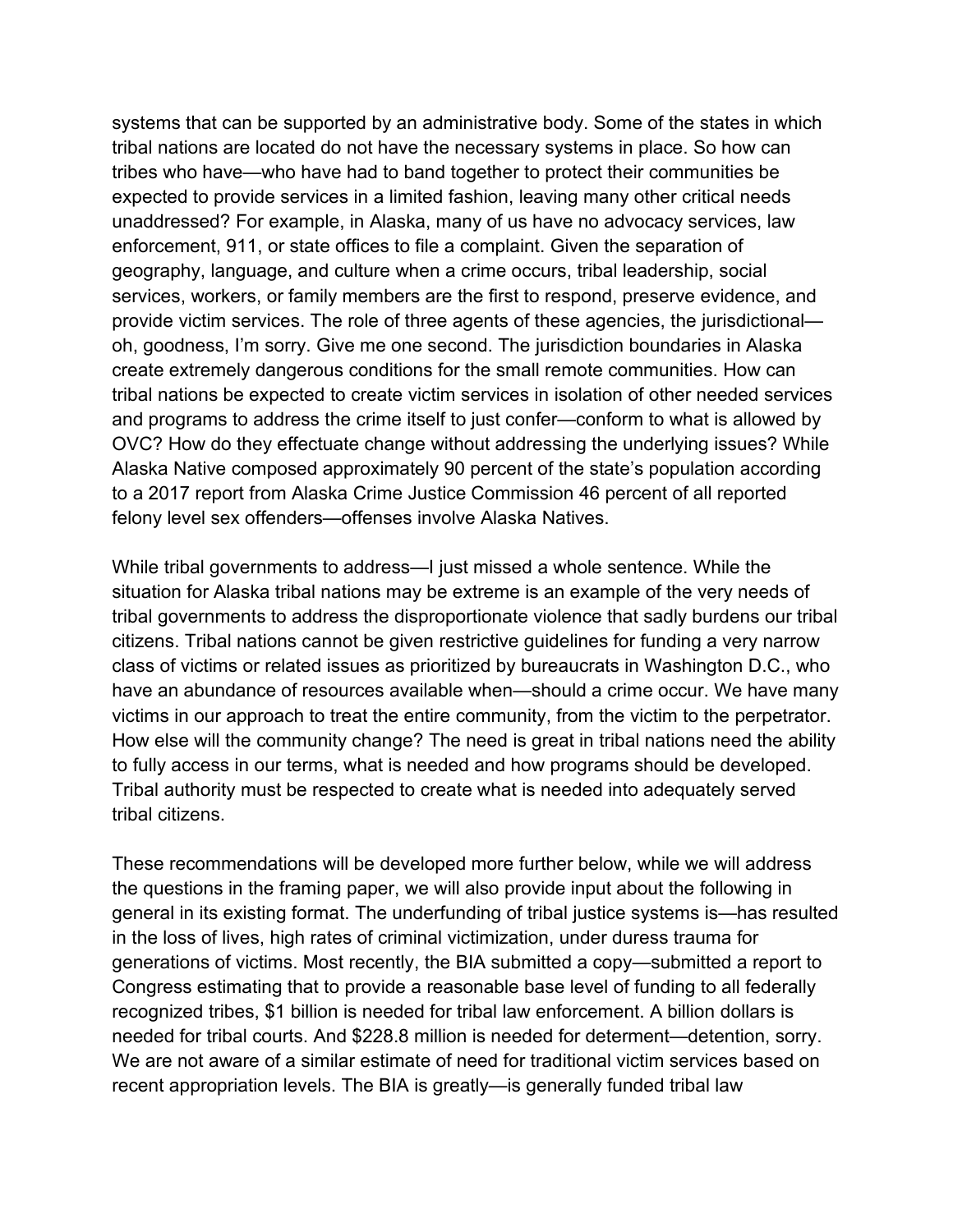enforcement about 20 percent of the estimated needs, tribal detention at 40 percent of estimated needs, and tribal courts is dismal as three percent of estimated needs. In Public Law 280, states the tribe has virtually no BIA law enforcement present or funding for courts in law enforcement other than what is appropriated from year to year. Essentially providing no sustainability or safety for federal agencies to assume that tribes should conform and operate similar to state programs does a disservice to the victims.

Alaska specific recommendations, one, funded Alaska-based TA provider that has acknowledged—has knowledge and boots on the ground understanding of the needs, barriers, available resources, and logistics, not just a cultural representation from a national TA provider to provide TA especially with allowing construction. Our situation in Alaska is much different and we need an organization that understands our issues. We waste so much time educating on our needs, and that our needs are often overlooked or not fully addressed.

Two, we need to address the increased cultural activities that will promote and increase traditional ways of learning values, family community connection, self-worth, measured and doing for others and community members. This culturally based connection, selfworth, and sense of value as a contributor will reduce incidents of harm. When harm is done, the victim is more likely to seek help from within the community. And that community will have the tools and knowledge of how to address the victim in the person who has done the harm. The community is empowered and able to adjust the situation in a holistic, caring, and healing manner.

Our tribal—three, our tribal community must be allowed the ability to design victim community center programs that directly address the needs of those harmed, as well as those committing the harm.

Four we lack law enforcement, requiring many hours, and sometimes days to respond, especially in rural remote communities, even medium-sized towns and surrounding areas help gets delayed, while law enforcement has to figure out which agency has jurisdiction. What good is victim services if we have no one to call about the crime, and no one to enforce the crime.

Five, the chronic lack of housing—safe housing and shelter in all communities, large and small creates a dangerous and traumatic situation of victims having to be in the same vicinity and sometimes same household as the perpetrator. This leads to the victim and children being forced to relocate, often to one of the hub communities where they have very little support, no family, and can easily fall prey to traffickers,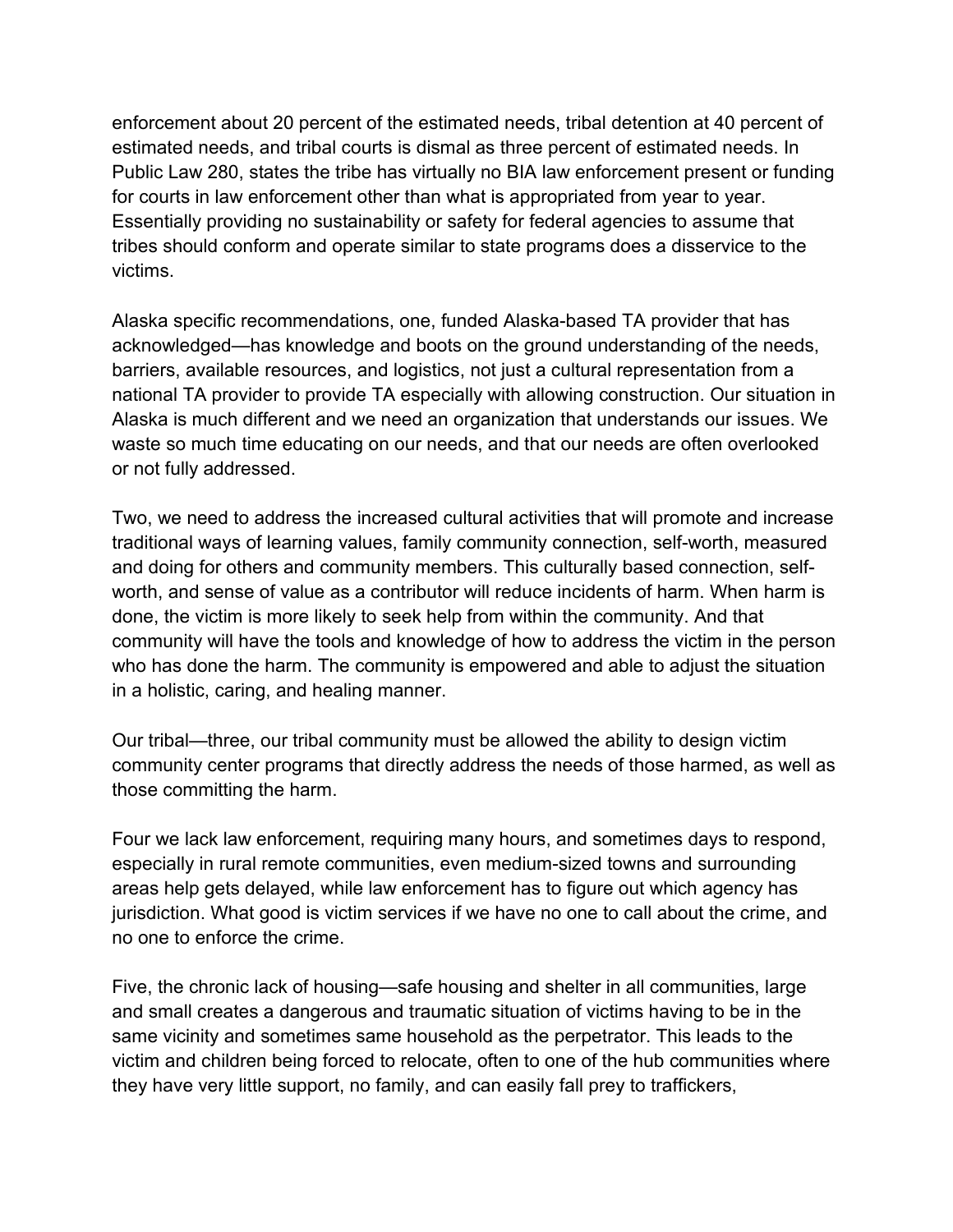homelessness, addiction. The victim services throughout the state, not just to victims home community.

Six, OVC needs to increase the cultural activities that will promote and increase traditional ways of learning values, family, and community connection, self-worth, measures and doing for others, and community members. This culturally based connection, self-worth, and sense of values as a contributor will reduce incidents of harm when the victim—when harm is done, the victim is most likely to seek help from the community, within the community, and has the tools and knowledge of how to address the victim and the person who has done the harm. The community is empowered and has the ability to address the situation in a holistic, caring, and healing manner.

Seven, to do anyone or all of these above, each tribal community must be allowed the ability to design victim and community center programs that directly address the needs of those harmed as well as the commune—as those committing the harm. There are two victims, the ones who have been harmed right now, and the one who is responsible for committing the immediate harm, who is learning that behavior with past harm done to them. Those that have harmed—those that have hurt, have unhealed wounds. And then the third victims are those that have heard, saw, or lost civility from the situation.

National recommendations, the NCIA Task Force has urged the DOJ to establish a working group of tribal experts to help guide the development of the TVSSA Program and provide input on programmatic decisions on ongoing basis. Had there been a standing workgroup, there would have been a regular meeting, which tribal subject matter experts would have provided input regarding the challenges that have been identified thus far, and help with properly framing the issues with a framing paper as one expects of a benefit—is one example of a benefit. We recommend that OVC appoint a standing group, a standing working group of tribal experts to improve the TVSSA Program.

Next, as to your questions. One, should OVC allow the cost of new constructions or buildings for use of shelter, transitional housing units, and other structures to the extent that they will be used to meet the needs of crime victims for future TVSSA Program? Yes, maximum flexibility should be provided to address the needs and the flexibility and reflect the housing difficulties that victims have had in remote areas and harsh weather. We should be able to do whatever is necessary for victims and allow for short-term solutions.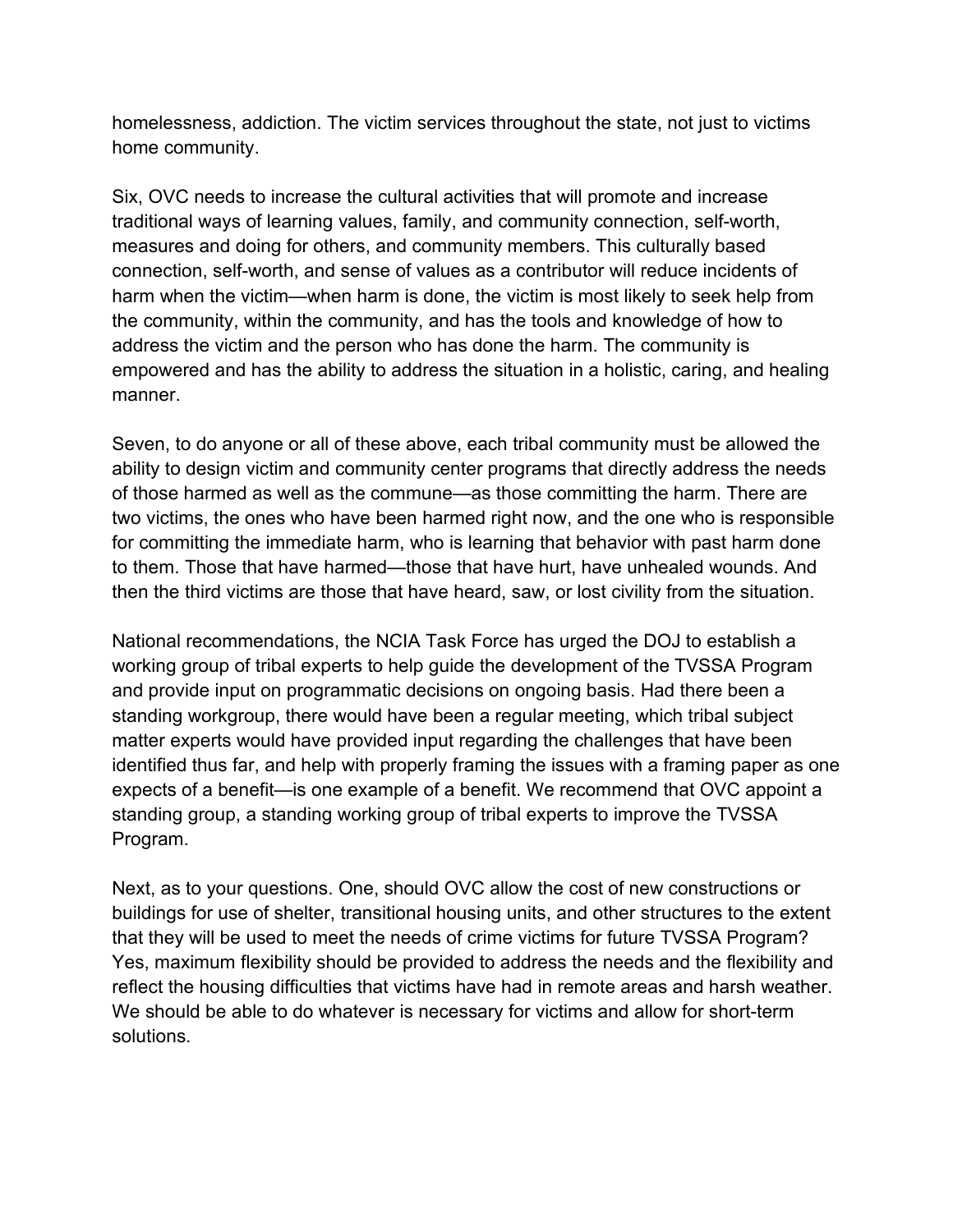Two. Should OVC issue a separate competitive solicitation for tribes that are interested in obtaining TVSSA program funds to support the construction of our facility? What are the practical barriers to completing the construction of a—of a victim service-specific facility on trust lands that OVC should be aware of, as it plans for the policy change? No separate solicitation. The funding should use a self-governance model to allow so much for victim services, and to allow the tribes once given funding amount to provide a budget of where the funding will go, healthcare, mental health, housing, et cetera. The BIA self-governance model could be reviewed and similar approaches used for victim services

B, when is a realistic timeline for the completion of a construction project based on trust land? Costs can be very expensive. Construction can be limited in Alaska. Thus need the greatest flexibility whenever possible. You've heard many of the challenges that we face when our constructions—with our short construction season, and the need for additional supplies and costs as the supplies are needed.

.

C, what challenges might a grantee who you uses TVSSA programming funds to construct a facility encounter with long term facility maintenance? A maintenance plan should be part of any construction proposal. The second set of questions will be answered in a general manner. OVC should utilize a tribally based view of all the activities that would improve services to victims of crime as set forth in the FY 2020 Commerce, Justice, and Science appropriations bill, which provides for the TVSSA. Different tribal nations would have different needs and TVSSA funding must be flexible enough to meet these needs. Additional needs of the American Indian Alaska Native victims differ significantly from non-native victims based on location outside of Indian Country. Congress entitled or enacted the TVSSA to rectify a long-standing inequity between tribal nations, state, and tribal governments. OVC must respect the sovereign rights of tribal nations to self-determination as they respect the sovereign rights, a state government to self-determination.

While the non-indigenous communities may not have the needs associated with systematic and historical victimization that American Indian Alaska Native communities do, and we do have the ability to address these needs in adequately funding tribes in recognizing the self-determination authority, and creating culturally appropriate historical services. The OVC funding is a way to achieve these through comprehensive victim services. In closing, I would like to thank all of you for your time and attention. Alaska tribes have faced—Alaska tribes have faced these national issues for immediate resolution. [SPEAKING IN NATIVE LANGUAGE].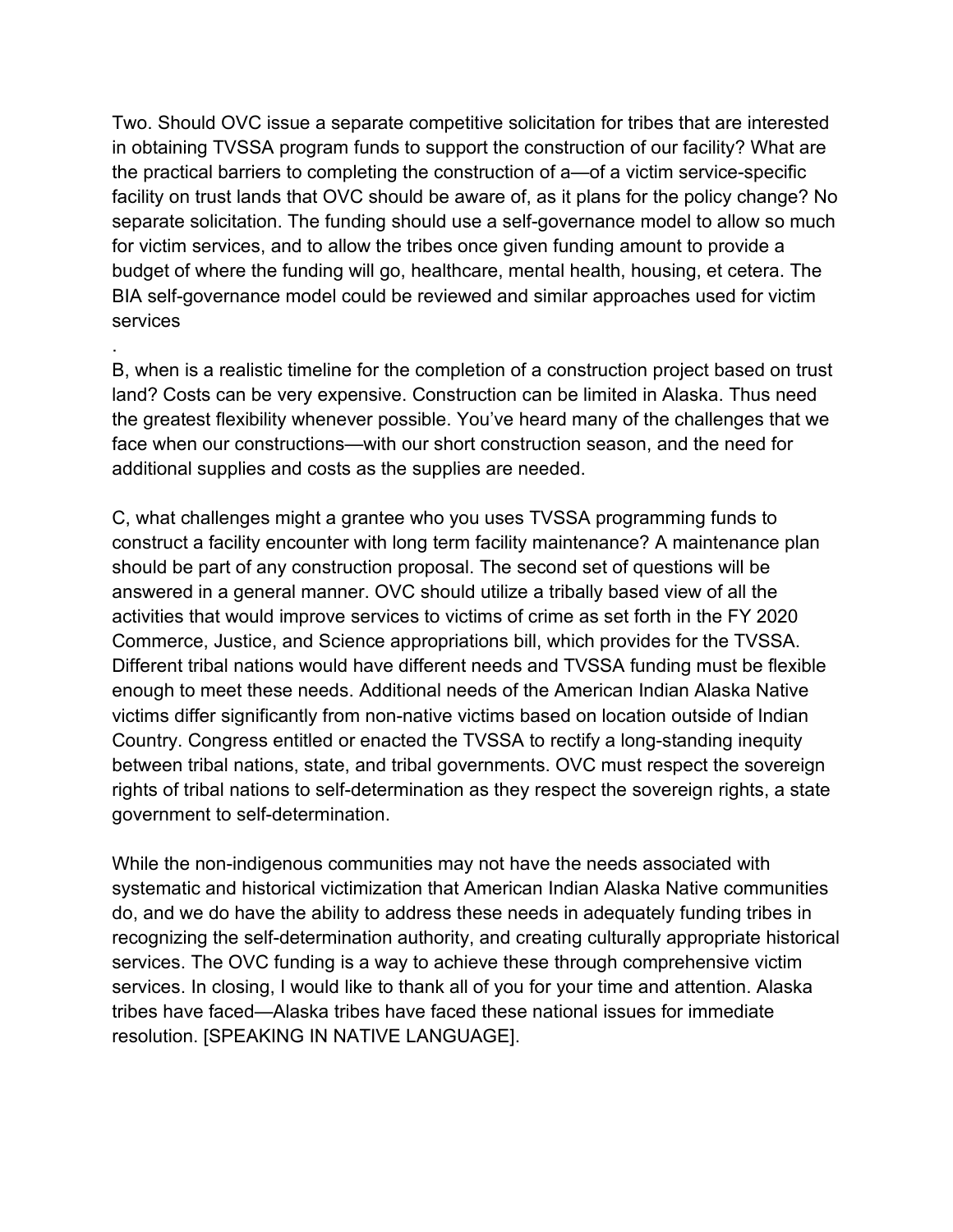KATHERINE DARKE SCHMITT: Janelle Chapin, thank you very much for being able to step in at the last moment to provide Chief Pitka's testimony. We are grateful that you were here and able to do that. We are going to [INDISTINCT] by phone. We need two people so Daryl if you can [INDISTINCT] Chief Walker if you can speak to see if we have correctly identified your line, just give us a sentence or two.

DARYL FOX: All right, Line 11 is unmuted. Chief Walker, is that your line, sir?

ROBERT WALKER: This is Robert Walker. Yeah. Are you calling me?

KATHERINE DARKE SCHMITT: Got it in one.

ROBERT WALKER: Okay. You can hear me? I can barely hear you guys because you're cutting in and out. Something to do with our weather, I think.

KATHERINE DARKE SCHMITT: We can hear you Chief Walker, please proceed when you're ready.

ROBERT WALKER: Okay, thank you. I appreciate you giving me this time. I was kind of running late on other things I had to do but everybody has excuses every time we have to do something. Thank you for giving me and offering me this opportunity to testify. Good morning. My name is Robert Walker. I'm the First Chief of the Native Village of Anvik. This is my home. So our communities and Anvik tribal citizen's well-being and safety are a priority for me and our tribal council, the Anvik tribe is a Deg Hit'an and Athabascan community with a rich history. We are located on the west bank of Yukon River, in the interior of Alaska. Excuse me. We are an isolated tribe with 392 enrolled members and less—and less than 100 members living in our traditional lands around the Anvik. Access to Anvik is by small boat, small plane, snow machine, and barge, that's pretty much how we have to get into Anvik providing with the weather.

At this point in time, we have no law enforcement. We have a vacant position for our PSO, the public safety officer, which is funded through the state and position continued to be vacant. And we did have a COPS grant for our tribal police officer, and we're still too late respond to a domestic violence call went terribly wrong. Fortunately, no one was harmed but there was no backup for this incident, only the chief and Tribal Administrator had to step in. Our TPO resigned because of the fallout of that call. On that call he was concerned for the safety of his family. So again, we are back to the drawing board to provide basic public safety to our tribal members. [INDISTINCT] a hub community located one and a half hours away by airplane, are responsible for responding to calls in Anvik and the surrounding villages. The state has three troopers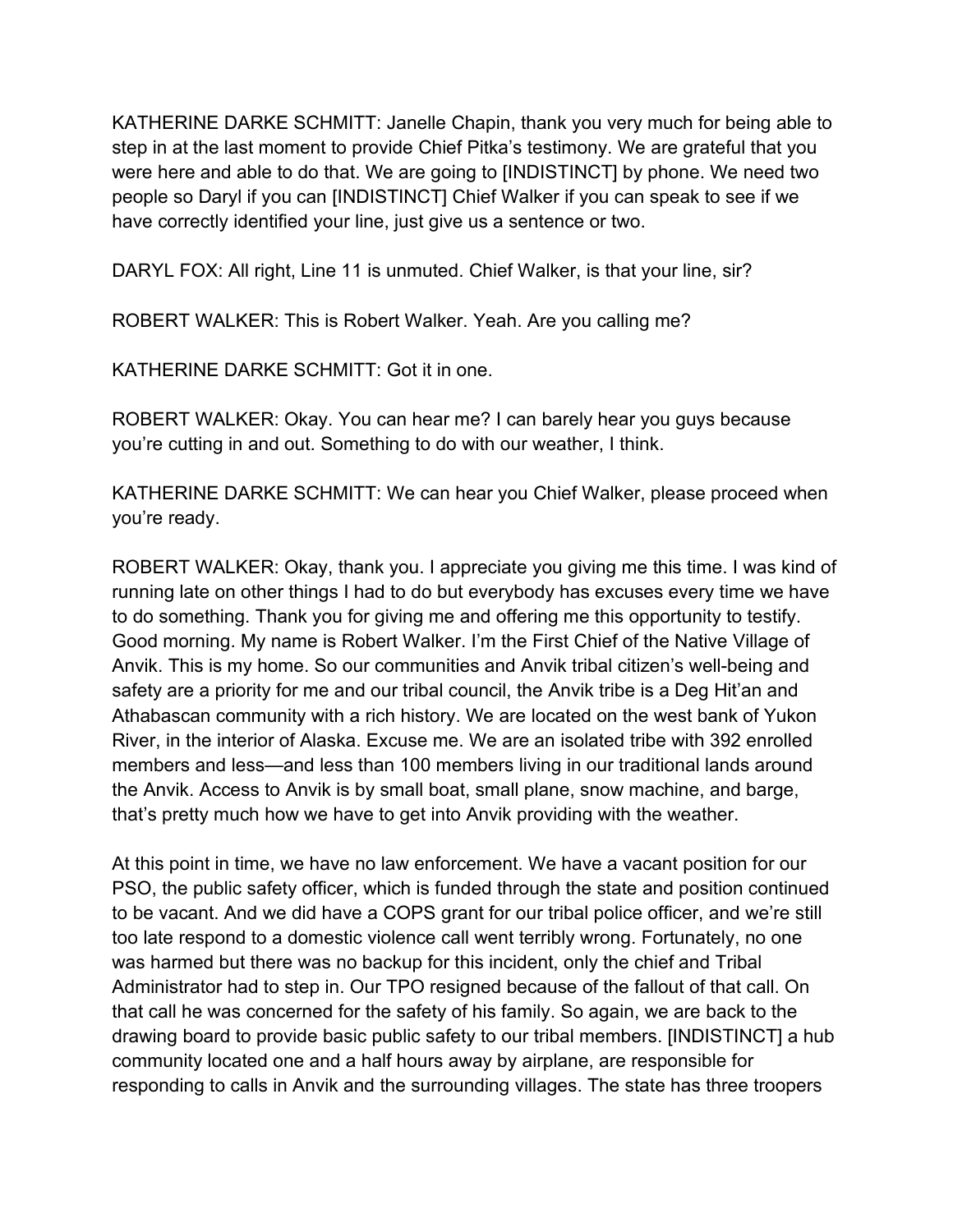on call for four to six villages. There is marks, travel in and out of Anvik often and possible for days, there's been law enforcement and not able to get to the village, for much of the year due to the weather. This is not a new situation.

The COVID-19 pandemic has added another layer of condition that impact our communities since March 2020. There has been no regular flights service to the village of Anvik because of airlines that was daily provided with twice a day service went bankrupt, because of the pandemic and COVID restrictions on travel, so—and that was what you call Ravn Air that did this and it really left us in a hard spot where—because we didn't have—and victims doesn't have a health aid and the nearest provider in Antioch vessel which is 1.5 to four hours away by airplane. This created dire situation, made much worse during the global pandemic. COVID-19 with the increased potential for widespread community infections, and no means of healthcare or those [INDISTINCT] or to even quarantine is extreme dangerous for every person in our community, and the village has imposed local mandates to help stop the spread, but efforts are hampered by the lack of housing. And that's one of the issues that was brought up not only now but time before—time before with the state and the federal government, which at the time of this living together, quarantining is very challenging.

This bad situation really becomes worse when someone is being victimized in their home with no local safe house or transportation to get to a shelter. The space can't be found, no regular shelter, no healthcare provider, and no law enforcement safety. There's not available in our community.

Alaska is a PL-280 state, thus tribes share jurisdiction with the state government because of the federal-run state laws, policies, and allocation of resources including the Department of Interior prior policies, not to fund tribes in Public Law 280, states tribal response has been a problem, leaving the investigation and persecution of policy of crimes including violence against women, are truly health safety and welfare issues. And such assistance is required by the federal trust responsibility.

Just last summer we were finally certified by the 2012 rape case and kit was finally tested, and the perpetrator identified eight years later. Crimes like this have a huge impact on communities' feeling of safety. Let me tell you a little bit of this incident happened nine years ago and all of a sudden it just came to view that it was—they found the perpetrator because of this—and this was really amazing because it was all long forgotten, and all of a sudden the Alaska State Attorney General made some calls and notified the proper people on what the procedure happen and they did find the perpetrator who lived out in the Lower 48. So this was pretty interesting but it was a long time and it was pretty much left, but this—but this really opened up another thing for us.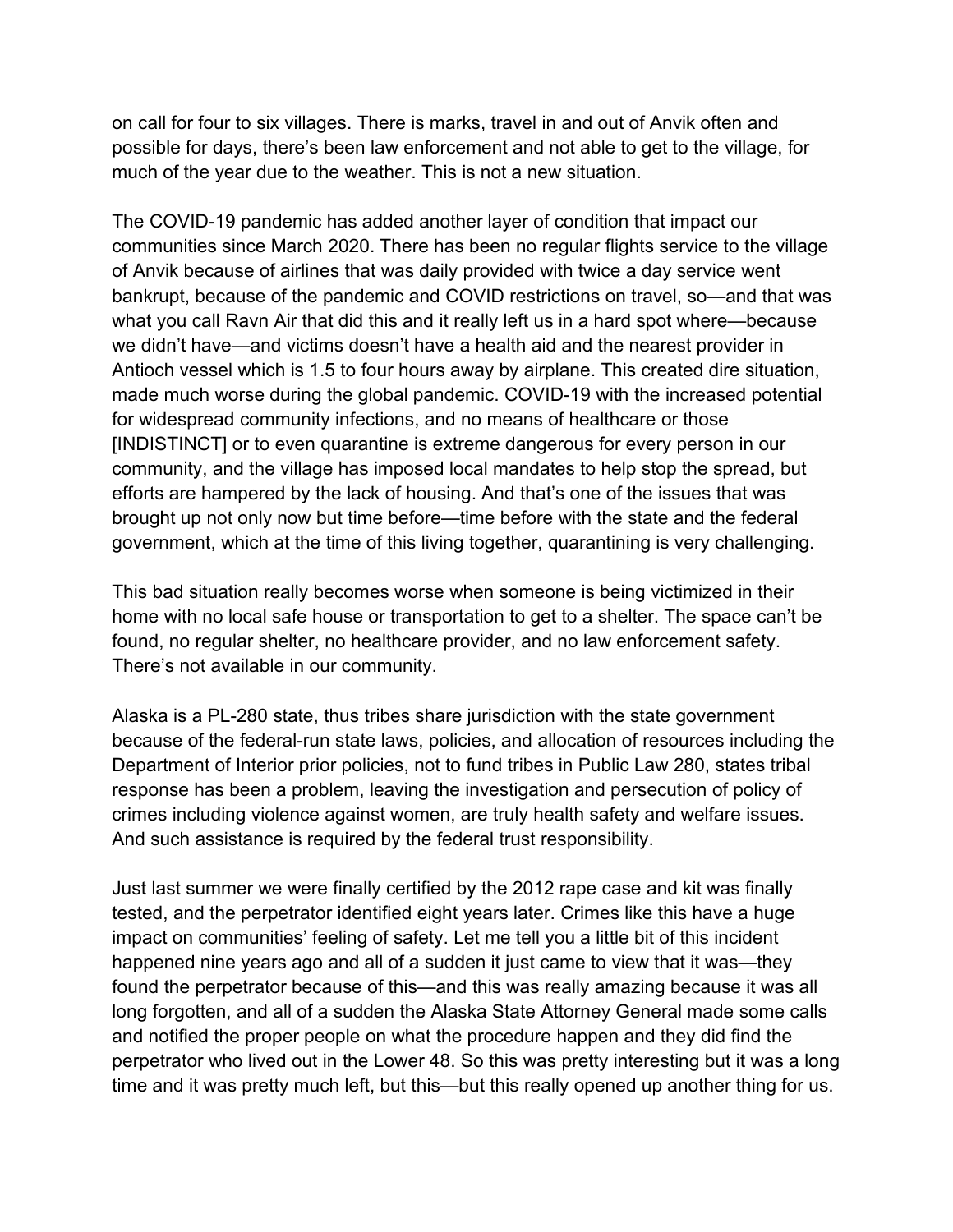Alaska is a PL-280 state, thus Indian Tribes share jurisdiction with the state government because of federalized state laws, policies, and authorizations. Our research include the Department of Interior [INDISTINCT] policy [INDISTINCT] tribe and Public Law 280 states tribal response have been throttled leaving the investigation and persecution of policy of crimes including violence against women and children to the—to the state. I also like the federal government has failed to write for public safety in Alaska Native villages according to the tribal law and other commission report, about 40 percent of our communities lack law enforcement. Many villagers' crimes go unpunished as of today. We continue to share with you in hopes that you will understand the unique condition that exists in our communities in Alaska that demand we be creative in providing a local response.

We would like to address several issues at this time and respectfully submit our concerns and recommendation. The testimony yesterday really focused on what OVC wanted to hear about what a true government relations required and agenda raised issue that we report to our communities. And this is something that we all just have to really have to really to work with the federal government [INDISTINCT] without tribal council would be either 11:00 to 4:00 service. All these coincide with what has to be with a government consultation because if we don't do this here we're going to be lost. And this is something that we have to look at and has look at the BIA. But I am a product of Los Cerritos High Schools out in Salem, Oregon, so this is something that Mike Williams did bring up, and I understand that being taken away from our home and brought to a new foreign place is very, very traumatic to live on. President Biden in his first year reaffirmed that EO 13175 constitution policy and created this own—created his own in the Executive Order 14053 and highly—and recognized a partnership listening to tribes and survivors as to what would work. Well, as you stated, my administration understands what Native American people, particularly the survivors of violence know best what the communities need to make them safer. And successful engagement, commitment, and collaboration would drive long-term involvement to our public safety for our Native Americans. So, I'm just glad that Mr. President has made a—made a statement on this—to where it should be brought forth and be recognized by the federal government.

The crime victims funded program has been in existence since 1984, and was created for the state and federal victims of crime, and a very different than who we are and what we—our needs are. Tribes especially small tribes do not have the infrastructure even to begin creating a program with existing parameters of the TVSSA, the structure of the program may be appropriate for states that have numerous resource available to them, that tribes do not, and in some cases, never will. Tribes need the flexibility to address needs to the communities and victims' needs. No victim can receive justice if there is no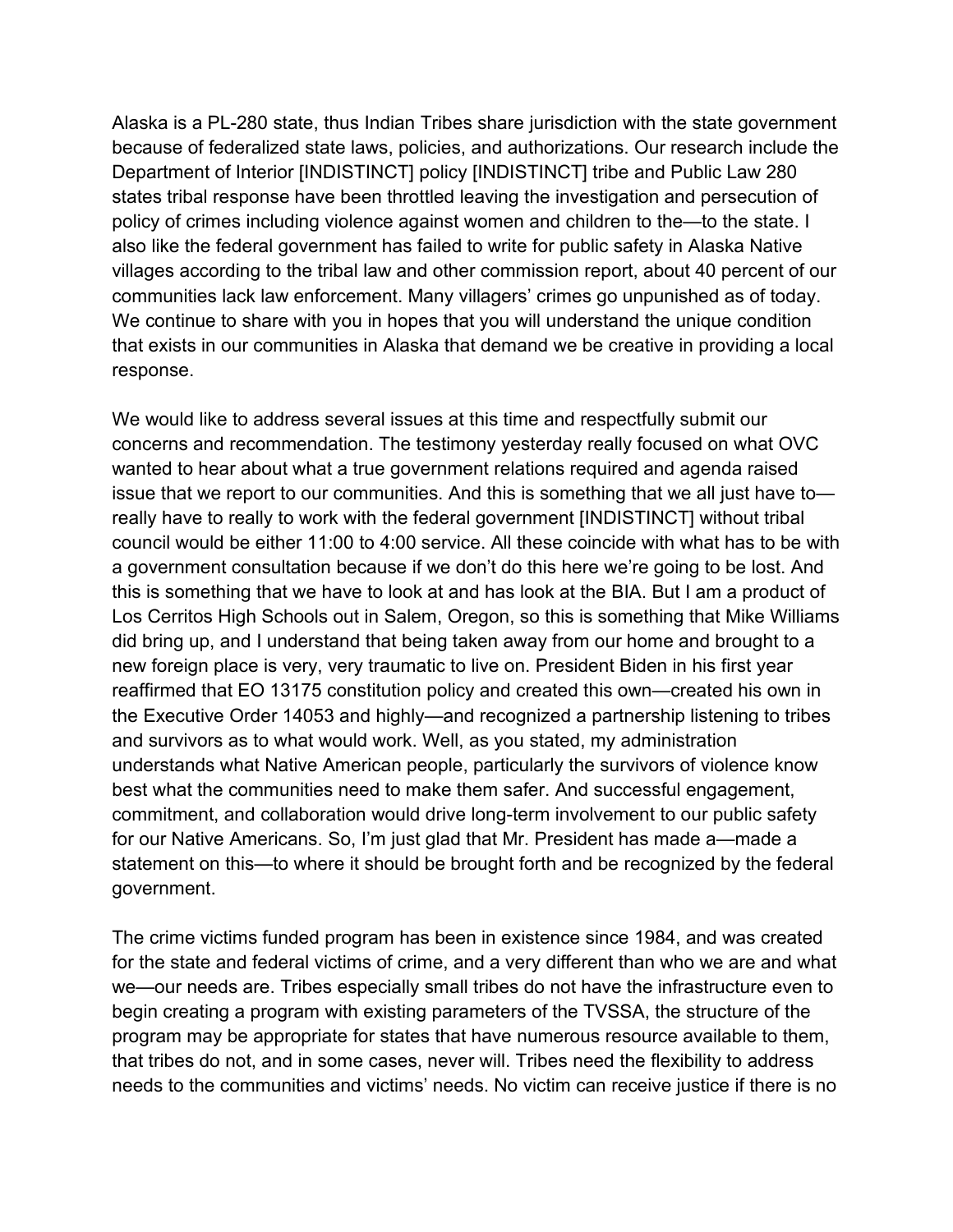emergency response available and no system in place to accommodate [INDISTINCT] where the perpetrator did the crime.

Our recommendations are as—and let's be clear, moving on. TVSSA would allow for Tribal response service including court services, cost included, the cost of holding the perpetrator coming from other measures that provide a comprehensive program to systematic changes here.

Two, OVC should utilize a tribal-based view of what constitutional activity and there would be improved service to victims of crime to set forth in the FY 2020 Community Justice and [INDISTINCT] appropriations bill which provided for the TVSSA.

The third, tribe relations would be a different need and TVSSA new funding may be [INDISTINCT] supposed to meet the—meet these needs. Number three, we urge the Department of Justice, DOJ, to evaluate the overall grant programs and are open to use CBF for example, states have been able to place victims, coordinator staff with law enforcement, state troopers [INDISTINCT] OVC law enforcement-based Victims Services and TA programs. So, these grants, since the stations in for a tribe but failed to recognize the tribes located in the Public 280 states may now—may not have law enforcement and have lasting authority. This goes back to what we discussed earlier about the PSO, the Public Safety Officer and also the TPO or Tribal Police Officer, which an eligibility requires of the grants so far, tribes located in Alaska and California, 229 and 109 respectively, and those in the four other mandatory states would be eligible to apply for these grants, more than one-half of the tribes in the nation who are already under resources. These tribes need more help not less. We have been through for many programs under federal government.

Number four, the additional—a large number of states use their CVF funds for child welfare programs such as Court-Appointed Special Advocates, CASA, tribe welfare program and other meaningful programs. The tribe welfare programs are usually understaffed and underfunded yet there is no target education information for tribes and how many programs could be utilized. Many tribes do not realize that the tribe welfare program fund would be funded through the programs, they provide education from above, how to, you know—and just to add to this, too, is watching this grow over the last 10 years that we have worked with this, and every tribal village has its ups and downs. And people coming, people move, we train people, and they find better jobs and, you know, and this—and this with our TFYF, it's just one of those things we have trained a lot of people and we have lost a lot of people because of these issues that we're not paying enough money—we don't have enough funding, and this is really—where do we go with this? I mean, if you look at our programs, most of them are based out of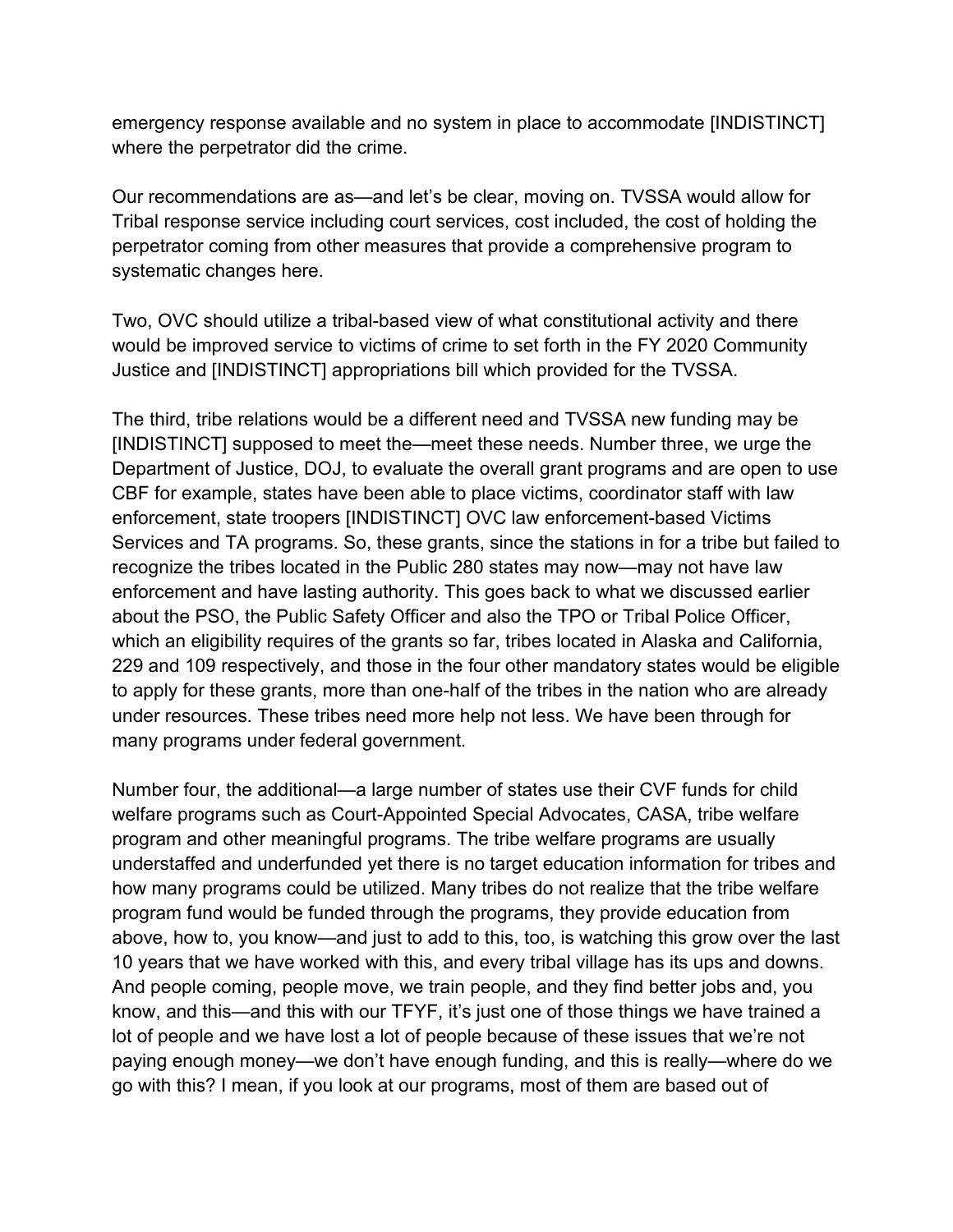Anchorage, Fairbanks, how many do you see based in the Bethel, Antioch, McGrath? Your—and this is something that we have to deal with here.

And I know that working with these—with these—our health providers Yukon Kuskokwin health creation, YKG, and they have issues here, too, but we are, like, two hours away. By the time they get here, it's—so they have to schedule them, they have, like, two days later didn't even show up and they'd only be here like half an hour because of their flight time and their plane is down to so many hours because in rural Alaska, all aircraft have a time limit for the day, for the week, for the month, and the pilots' hours. So, these are have to be justified somehow where we could get more time, more work done because we are on a off-road system. And just as we—like I said, aircraft is our taxi and a lot of it is our travel. So, I thank you for your time for this right here and I know I used time—a lot of time. Some of you guys, it's past your lunchtime, so thank you very much. My name is Robert Walker and I thank you.

KATHERINE DARKE SCHMITT: ...Walker, thank you for your time. We are glad that you gave us testimony today. We are going to break until 4:15 so everyone can refill their coffee cups or their water bottle and stretch their legs. If there are tribal leaders or tribal designees who are present in the consultation and wish to make remarks before the end of the afternoon, please include your information in the chat. Our team is watching it and we'll build a speaker queue from anyone we hear from in the chat. If you are a tribal leader or a tribal designee and you do [INDISTINCT] us to the chat or are connected to us only by phone, I'm going to read a number for you to text to let us know that you would like to give testimony. I'll say it twice, and slowly. If you cannot use the chat to let us know you want to give testimony, please text this phone number. 202-598- 9803. I'm going to repeat that number again. 202-598-9803.

Everyone please take a few minutes break. We will reconvene at 4:15 with remaining speakers and the formal closure of our event when it's appropriate to do that. Thank you so much for your time.

Thank you, everyone. I'd like to welcome back Office for Victims of Crime Director Kristina Rose, to thank again all of you who participated this afternoon. Director Rose?

KRISTINA ROSE: Thank you so much, Katherine. And thank you to everyone, again, for your time today. We so value the testimony that you gave and we look forward to your written testimony. Our colleagues from the Office on Violence Against Women have put a tribal leader notice, a dear tribal leader notice of the Violence Against Women and Tribal Consultation into the chat. We look forward to receiving your population certification. And I want to thank those who gave testimony today,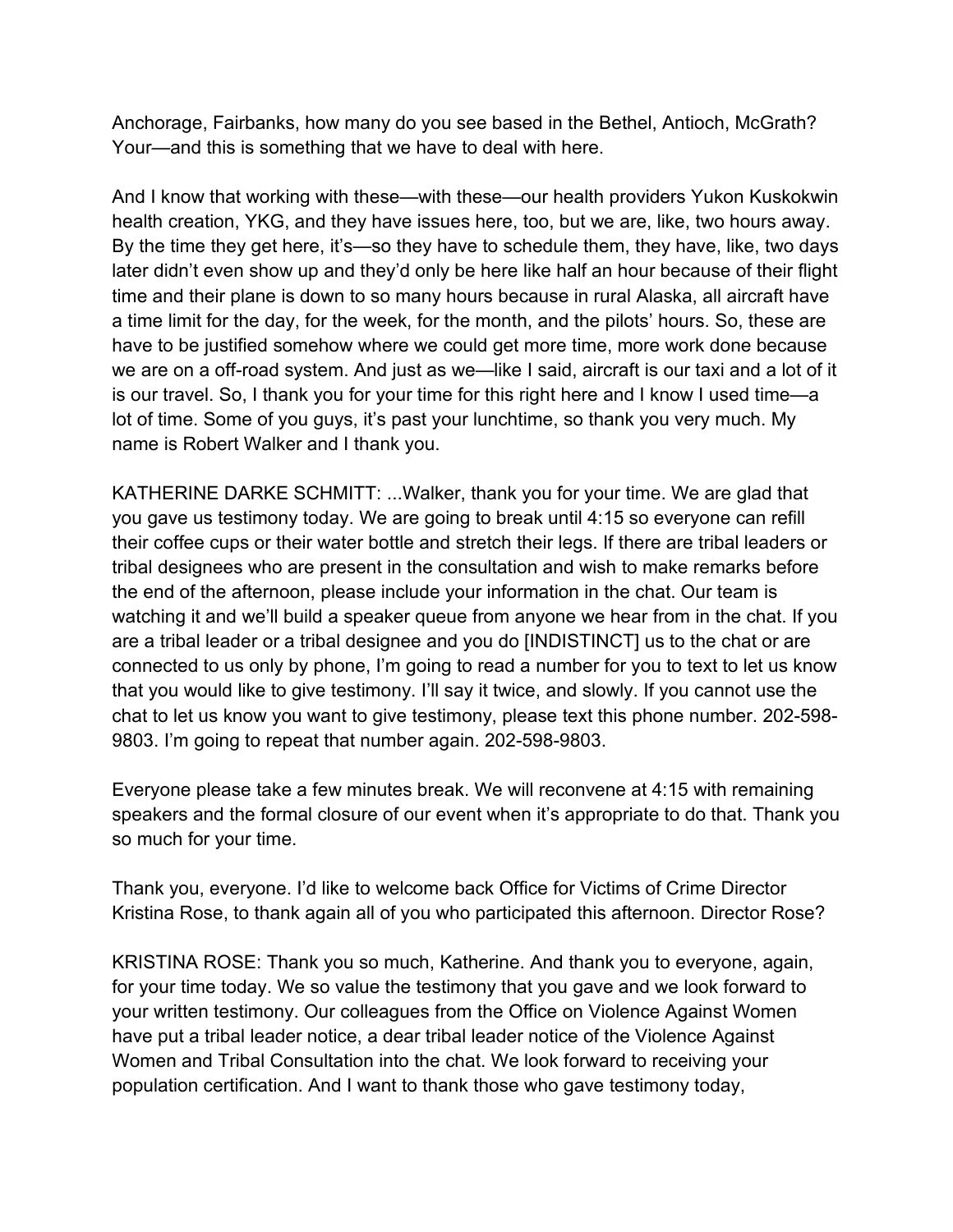Councilwoman Majel Dixon, Chief Williams, Ms. Chapin on behalf of Chief Rhonda Pitka and Chief Walker. Thank you so much again. Katherine, back to you.

KATHERINE DARKE SCHMITT: Thank you very much. It is now my pleasure to welcome Michelle Demmert who will conclude our program today. Michelle Demmert is of the Tlingit, Eagle, Man's Foot Clan and serves currently as an elected delegate. She is the former elected Chief Justice for the Central Council Tlingit and Haida Indian Tribes of Alaska and is the Law and Policy Director of the Alaskan Women Native Resource Center. We are honored that Michelle has to present the closing prayer on this final day of our consultation. Ms. Demmert has worked in various capacities advancing domestic violence and protections for women and children since 1985. As Presiding Judge at the Chehalis Tribe for over 10 years, she assisted with amending code provisions that provides greater protections for women and children, as well as developing a court process that holistically address the needs of all participants. Among her many achievements, Michelle has provided testimony during Office on Violence Against Women and the Office for Victims of Crime Annual Consultation as the Chief Justice of the Tlingit and Haida to bring awareness to Alaska's specific issues, as well to testify before the Senate and House Committees on proposed legislation that would affect her community and tribes, and villages across the nation. Ms. Demmert, thank you and please proceed when you are ready.

MICHELLE DEMMERT: [SPEAKING IN NATIVE LANGUAGE] Thank you for the warm welcome. Thank you, Deputy Director Rose. It was wonderful to hear you today and to see you in person attend the consultation. We appreciate how busy you are and the time that you set aside to do this. And to Ms. Schmitt, I just look forward to meeting you in person. It will be a lovely event. I—so—and I think the consultation, you know, I really appreciate the flexibility that was shown today. It looked like sort of a fire drill, if you will, and that's how it, you know, in our COVID-era Zoom, how it works, so I appreciate that. So, I would just ask, as I prepare to close in a good way, that we all bow our heads. And if you'd like to join me in prayer, otherwise, just remain silent.

[SPEAKING IN NATIVE LANGUAGE] our protecting power and [SPEAKING IN NATIVE LANGUAGE] our ancestors, we give thanks to our federal and tribal leaders for their courage and work in addressing the difficult issues that our victims, communities, and families face, and to consider ways to provide more robust and needed services for our victims. Please give us the courage to create solutions that will continue to make a difference in the lives of our victims in our communities. Please watch out for those that testified today, opening their selves up and sharing the harsh reality that victims face is not easy, but it is necessary to move forward. Be near to all of those who have been touched by violence, those who have been hurt, lost their loved ones, or lost their sense